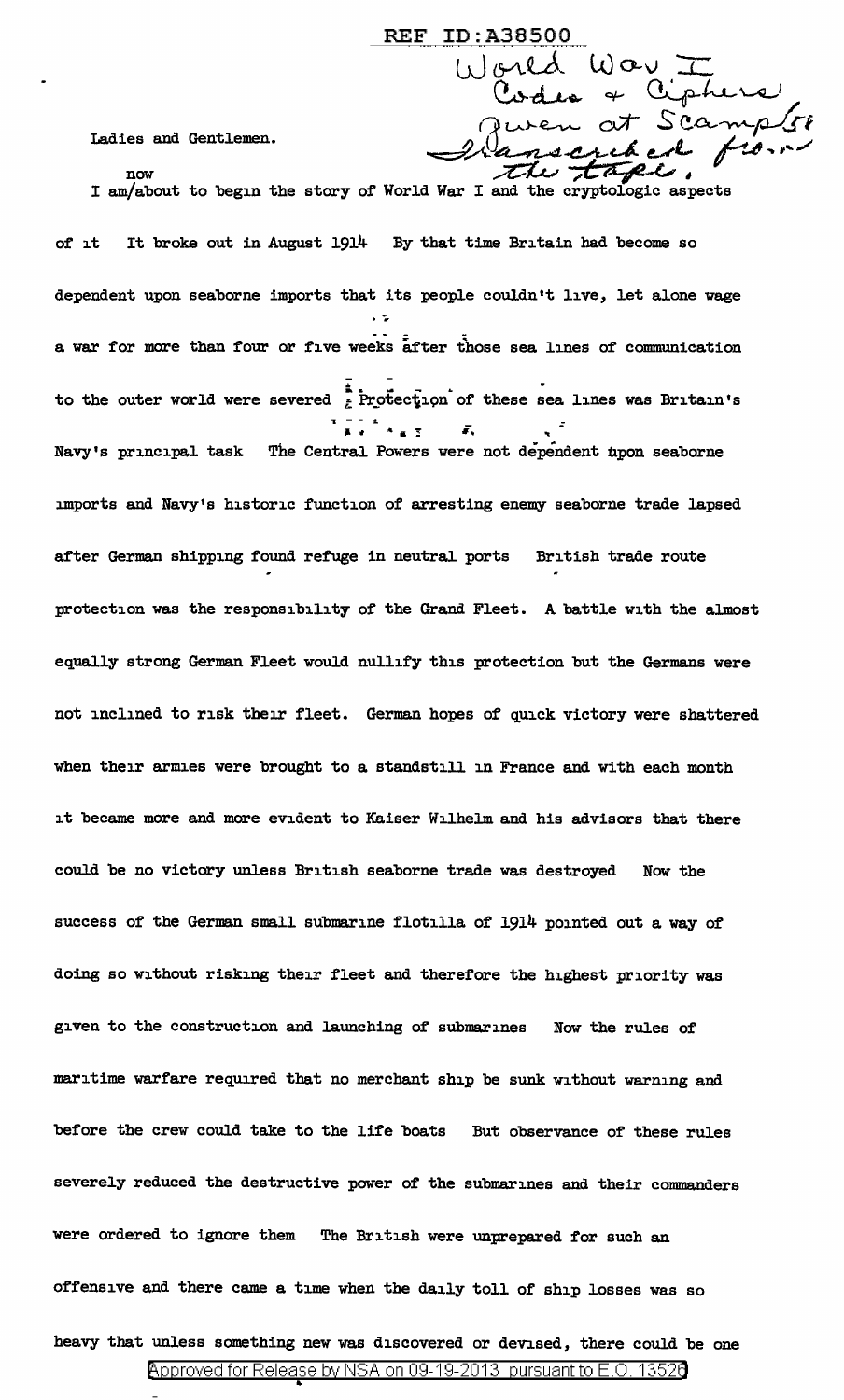and only one end to the war and that would be soon The scientists and shipbuilders and the sailors had their part to play and by tremendous exertion they enabled the British to turn the corner but it was not until early 1918 that a mastery over the submarine fleet was gained During the first year of submarine warfare, the German Govern ment respected the rights of neutrals but faced with the xx prospect of losing the war unless all imports to Britain were stopped, they made the fatax fateful decision--they ordered the submarines to sink at sight all ships encountered on the high seas In February 1917, they proclaimed that unrestricted submarine warfare would commence. Now the British expected the U.S , already exasperated by activities of German agents in America and by specious arguments by the German Government and excuses for sinking American ships, the British felt that the United States would soon join the Allies but President Wilson was determined to keep out of war and he .<br>tried most earnestly to keep neutrality, like Holland, like Denmark, like d, like De<br>Republics Republics<br>Norway and the other countries L The South American Emuntxies were not *T* <sup>~</sup> unsympathetic to Germany Spain was neutral but there was no lack of German sympathizers in Spain British and German agents conducted their own private warfare on Spanish soil The United States sympathies on the whole were with the Allies but there was alarge German-American population, powerful too and these had to be taken into account Even when British high-handed action every once in a while hurt their case, so the United States Government official position was very difficult President Wilsom came to the time when he was hesitating on the brink of war, reluctant to plunge into it, clinging painfully

-2-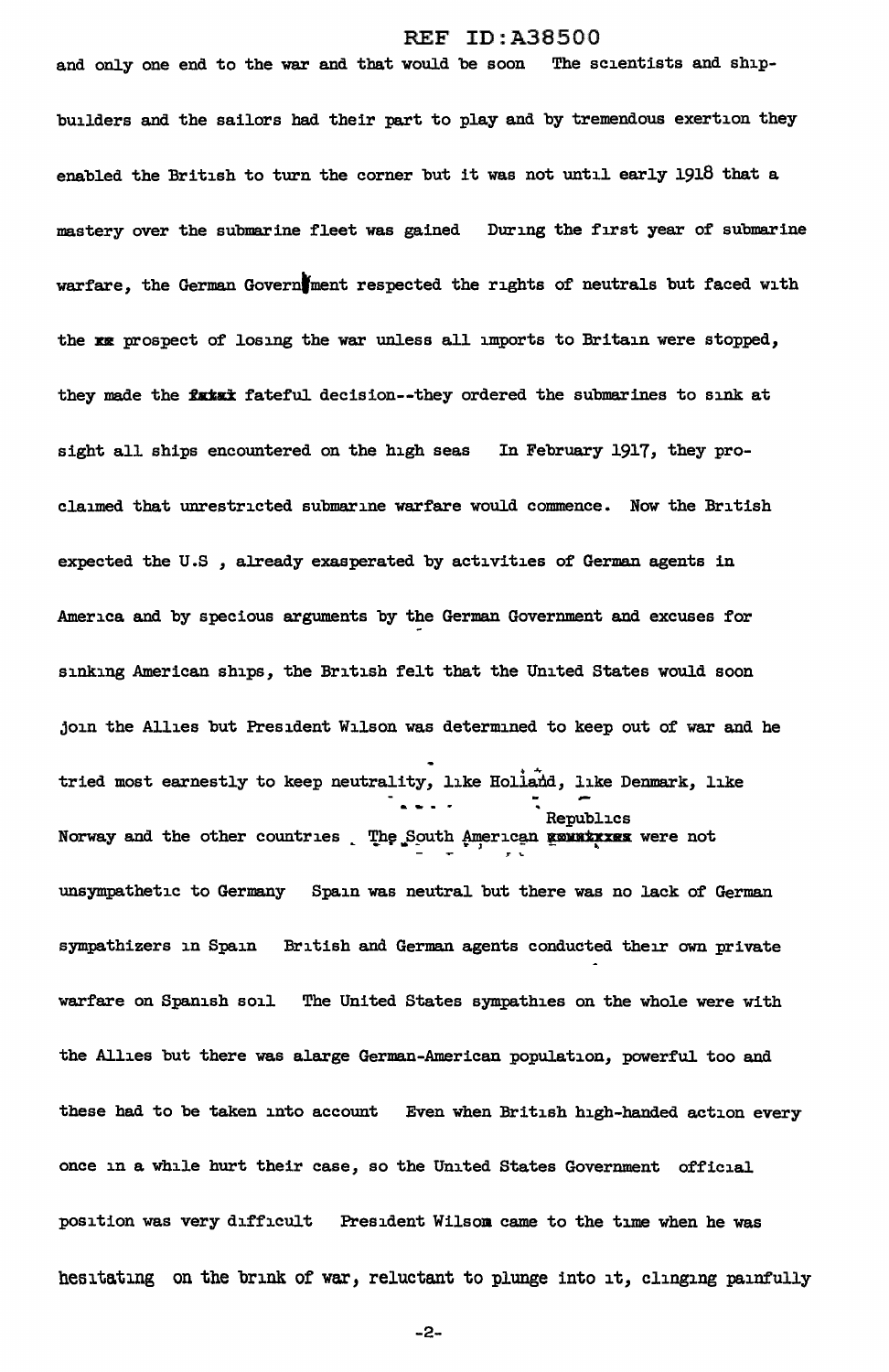to the idea of strict neutrality which seemed to be almost a part of his

religion You remember the slogan for the Democrats for the svcond term for the President-- he kept us out of war. His statement, you will remember, "there is such a thing as being too proud to fight". This didn't set too well with the American people. For a large part of the United States, for the middle West and the far West, Southwest, the war in Europe was 3,000 miles across the Atlantic It might just as well have been on another planet Then came ... a cryptanalytic episode which entirely changed the picture and it did it almost overnight

The episode goes under the name "The Zimmermann Telegram" The interception and solution of this message by the British and the brilliant manner of its employment brought the United States into the war on the side of the Allies. Now I had decided to give a fairly detailed account of the Zimmermann Telegram episode and had ordered to be shipped out to SCAMP, the motion picture which you are about to hear It is Walter Cronkhite's "You are There" and we are about to see a very well-done picture but Just yesterday I received a letter from which I would like to read a few lines I don't bave time to request permission of its writer but I am sure my friend wouldn't obJect to my reading parts of his letter before this group The letter is from Cmdr A G Denniston who for a number of years before World War II was the head of the British cryptanalytic group and a short time after World War II began concentrated his attention upon the diplomatic, economic, political cyphers whjch were .... encountered A few weeks ago I was in London and I took the time to go down to the country and visit my old friend who has been retired for about a dozen  $-3-$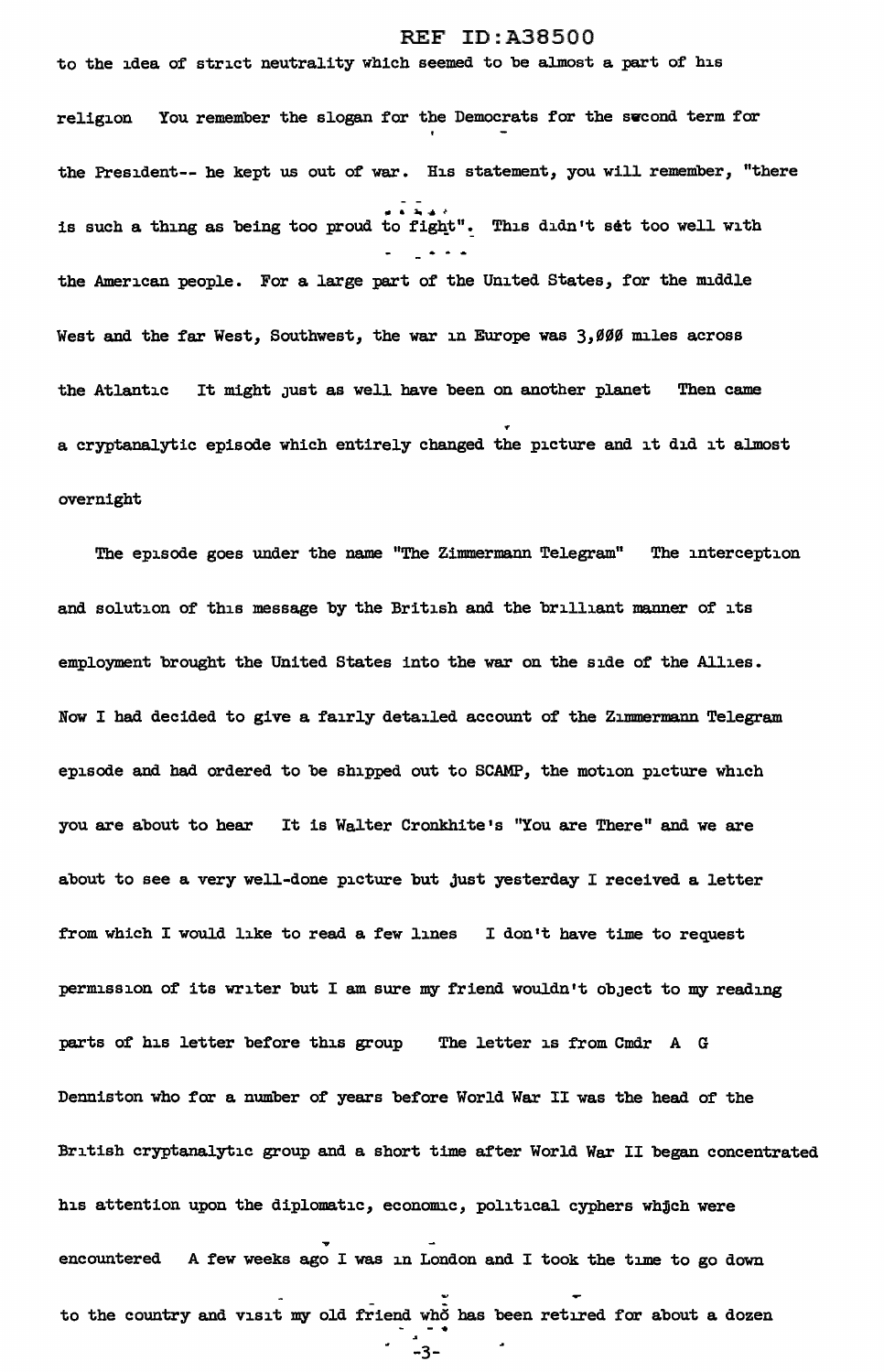years I was very happy to do this I hope that when I get older and have to withdraw from active participation in this very interesting activity somebody will remember me and come around and talk over some interesting episodes. I wrote him a letter and note of thanks when I got home and my letter was dated the 26th of May and this letter in reply thereto is dated 19th of June.

"My dear Friedman· I found your letter of May 26th and its very interesting thru enclosure, sent is Captain Currier, on my return from a visit to the North " which (What I sent him was a paper/I had written a number of years ago, before we became Allies with the British in this activity The paper dealt with the Zimmermann Telegram and certain questions were raised, the answers to which I needed some help in procuring I thought that Denniston could It turned I out that the information in that paper/was told by the official custodians of the records and my friends at GCHQ, the contents of that paper, which by the way was written in collaboration with xxx my late friend, Dr. Charles J. Mendelsohn, who was Professor of Greek and German at the City College in New York, the contents of that paper according to them gave a more complete account of the Zimmermann Telegram from the cryptographic aspects than their own records But at any rate, I wanted Denniston's help I won't read anything more except I want to come to this place )

"On the same day that you wrote your letter, the BBC on sound radio broadcast a version of the Zimmermann Telegram giving very full and accurate details of 40 OB and the methods employed and even the names of the actual performers I am trying to find out who is responsible but I suspect Admiral

-4-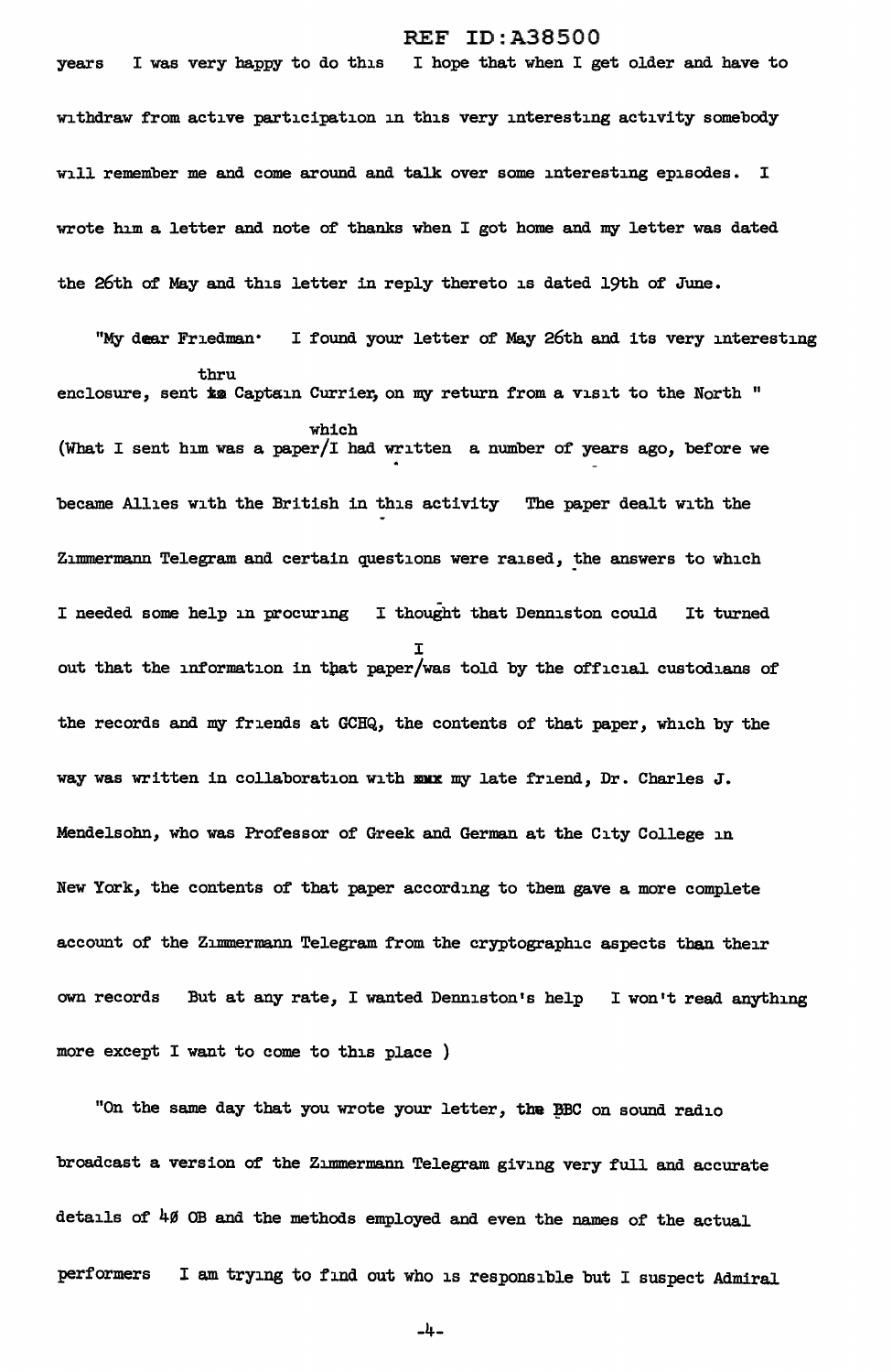J"ames 11 So you see the ZJ.IDmermann Telegram, an episode which took place forty ... . - .. years ago is still a live subject. -----=- .

- -*v* 

Now I think we will start the film, we'll turn out the lights and we will listen to Walter Cronkhite's "You are There".

When the United States became one of the belligerents in World War I it entered into the war very illy equipped as far as cryptology is concerned It had no organization whatever either for cryptography or for cryptanalysis. The Navy had a very small unit, called the Registered Publications Section and their Job was to make the Naval codes which they did occasionally and revised them from time to time The Army had that wonderful piece of work, Telegraph the War Department/Code of 1915. There was in the United States a citizen whose name was Fabyan He had a title--Colonel, Kentucky variety He was a very wealthy man and he had a lovely estate about 35 miles west of Chicago and he conducted a number of curious activities on this estate I came there in June 1915, in the middle of my work in the graduate school at Cornell University I was trained as a geneticist. When I came I found on the place a division or department devoted to the study of acoustics, nothing much was known about acoustics in those days but Colonel Fabyan had gotten in touch with Professor Wallace Sabin of Harvard University who was the leading expert in the acoustics field in this country and Dr Sabin began to suggest certain things that Colonel Fabyan might do in the way of study of acqustics and he actually designed a 5A B1 N building which was started and about one-fourth completed when Dr <del>Fourth</del>

-5-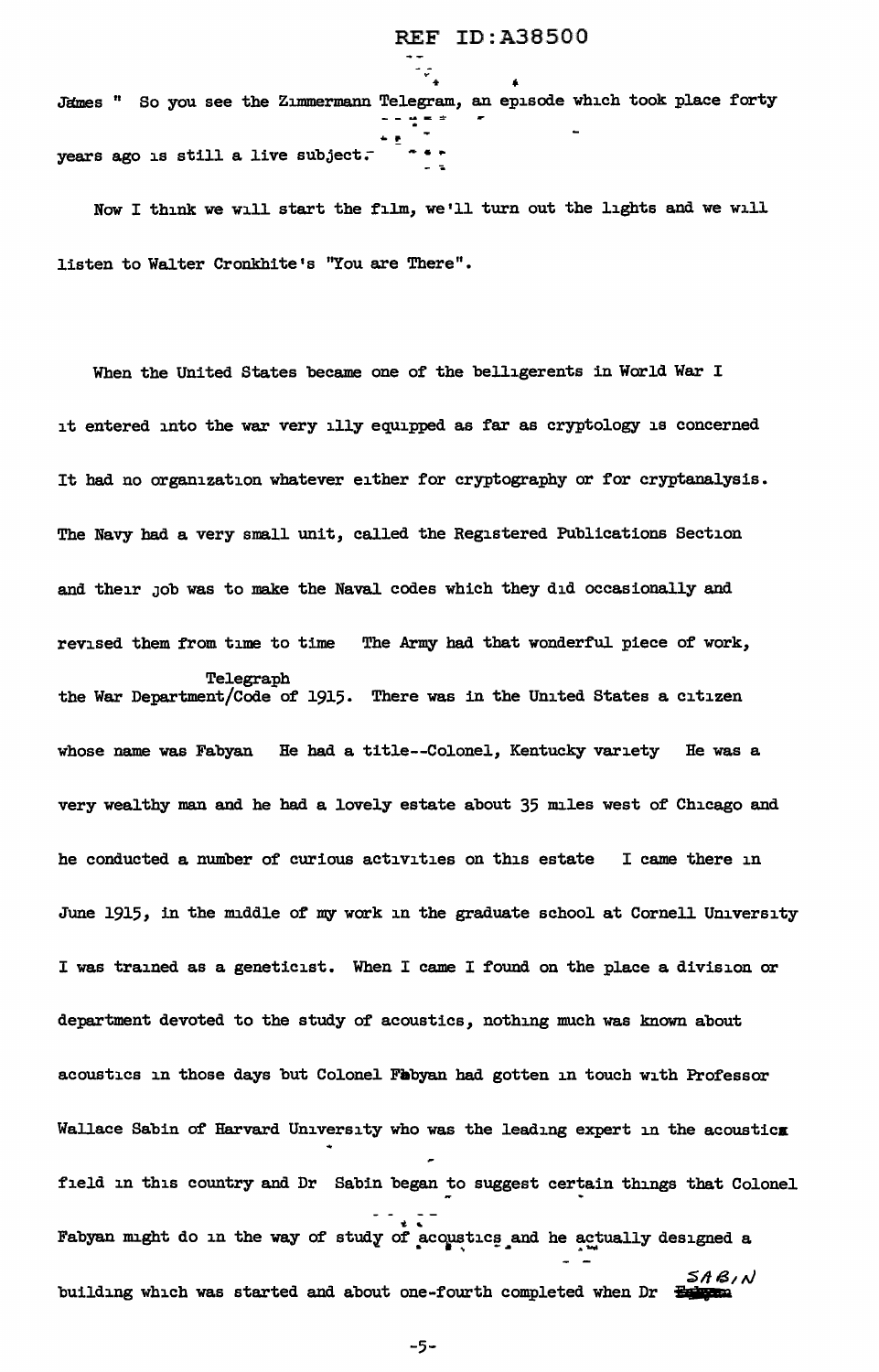died There was another division or department on the place besides my own, if you wish to call it that, devoted to the attempt to prove by means of cryptography that the works the world generally attributes to William Shakespeare are written by Francis Bacon and the attempt was underway with a number of' young students under the leadership of' a woman whose name was Elizabeth Wells Gallup. Riverbank Laboratories, or Riverbank, was a good distance from Chicago and in those days there weren't many young fellows who had sporty cars and I stuck pretty close to home and having an inquiring mind I wanted to know what was going on in the cipher department and besides a rather attractive young woman had come to JOin that organization about a year after .. I had started my genetics work. From a casual interest in cryptography I - - w - ... - - -. • came to have a deeper fin interest as Colonel Fabyan was a shrewd and farsighted man came to believe that the United States would be drawn into the war sooner or later and that it would be a good thing if there were some people skilled in military cryptography. He suggested that I do some studying. I looked for texts, there was very little available certainly none in this small town of Geneva and the city of Chicago had little to offer I didn't realize at the time that there wasn't very much but at any rate I began studying with a manual that had been produced by the Army Signal School which was then at Fort Leavenworth and from the very small beginning grew an organization which was able to fill in the gap until the government could establish a real organization to deal with cryptology Now the first slide I want to show is one *of,* I think of, George Fabyan.

-6-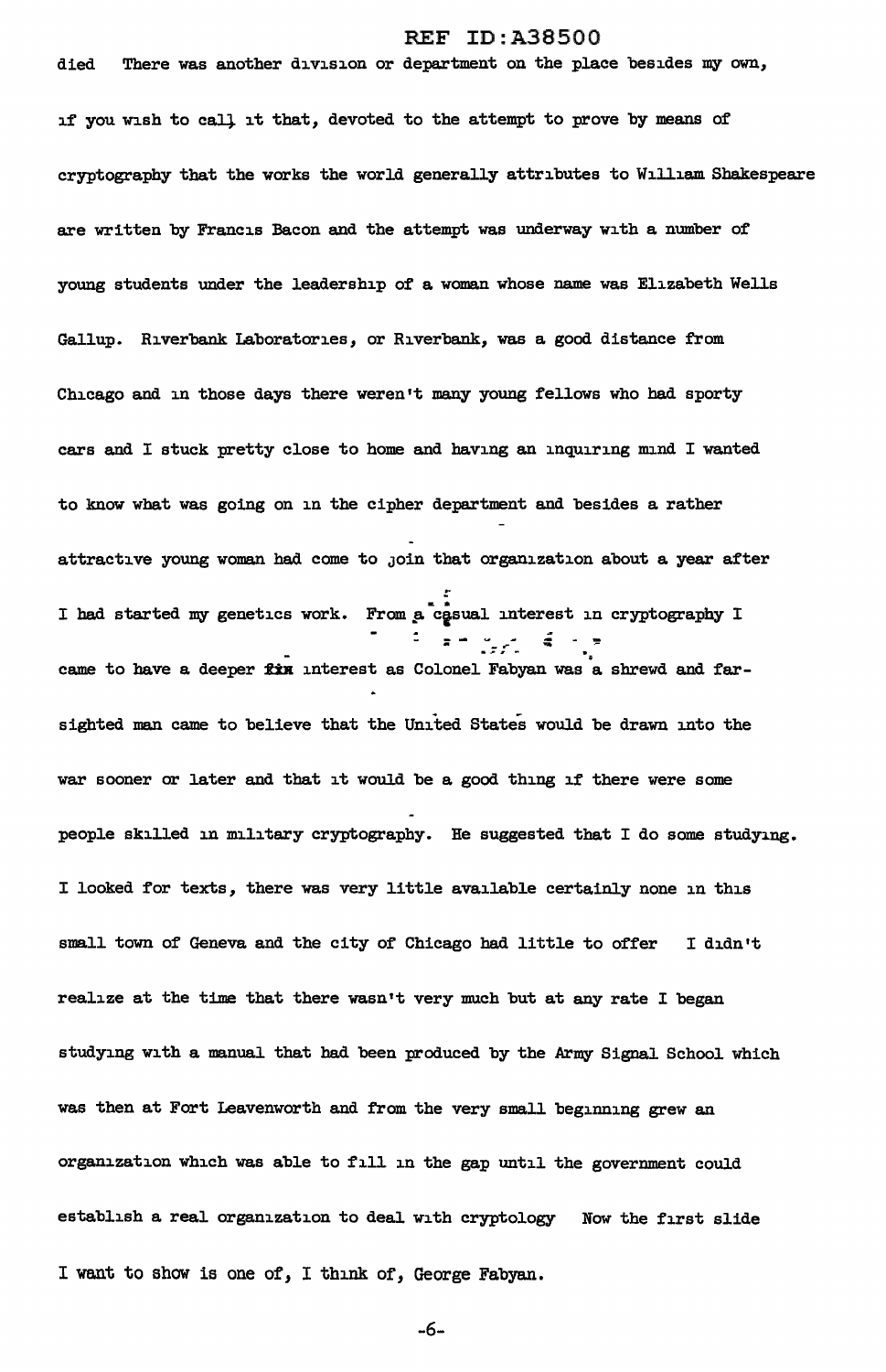- - - • **i** :!' Colonel George Fabyan sitting in what we called the "hell chair". It is oJl,.o-..J.r *4o'* ~ suspended you see on chains  $\iota \subset \frac{1}{\mathcal{A}}$  and  $\mathcal{A}$  =  $\mathcal{A}$  which the chains were attached and when you were called upon the carpet you had to stand in front of him and he slowly swing back and forth and you caught hell;'

There is that War Department Telegraph Code of 1915 and soon after our entry into the war, our British Ally gentlyinformed the Military Intelligence Division of the War Department General Staff that its code was not safe I think you can see the implications of that statement and I certainly wouldn't deny myself the benefit of reading the code of an Ally to be and I believe that they probably were reading a certain amount of Army traffic There was somebody else who had very little confidence in the codes of the United States Government--President Wilson There is a message which he was getting off in his own handwriting Mrs Wilson was his cryptographic expert--she put the message up in a special code. Where there was no word in the code or phrase and a name had to be given

those words were left as they are That is the way the message was finally sent out from the White House to the Department of State for transmission and whether the message was super-encoded by State Department code, I don't remember at this time

Some shorthand written by President Wilson--a memorandum for himself which • • typed ' he then **surmished** out and you will see that it's in a code made up not of groups of numbers or letters but a word code--tbe old-fashioned type. Someday I am going to try to find that code I think it would be a good souvenir to have And the plain text of that shorthand note is down here. Now I said that

-7-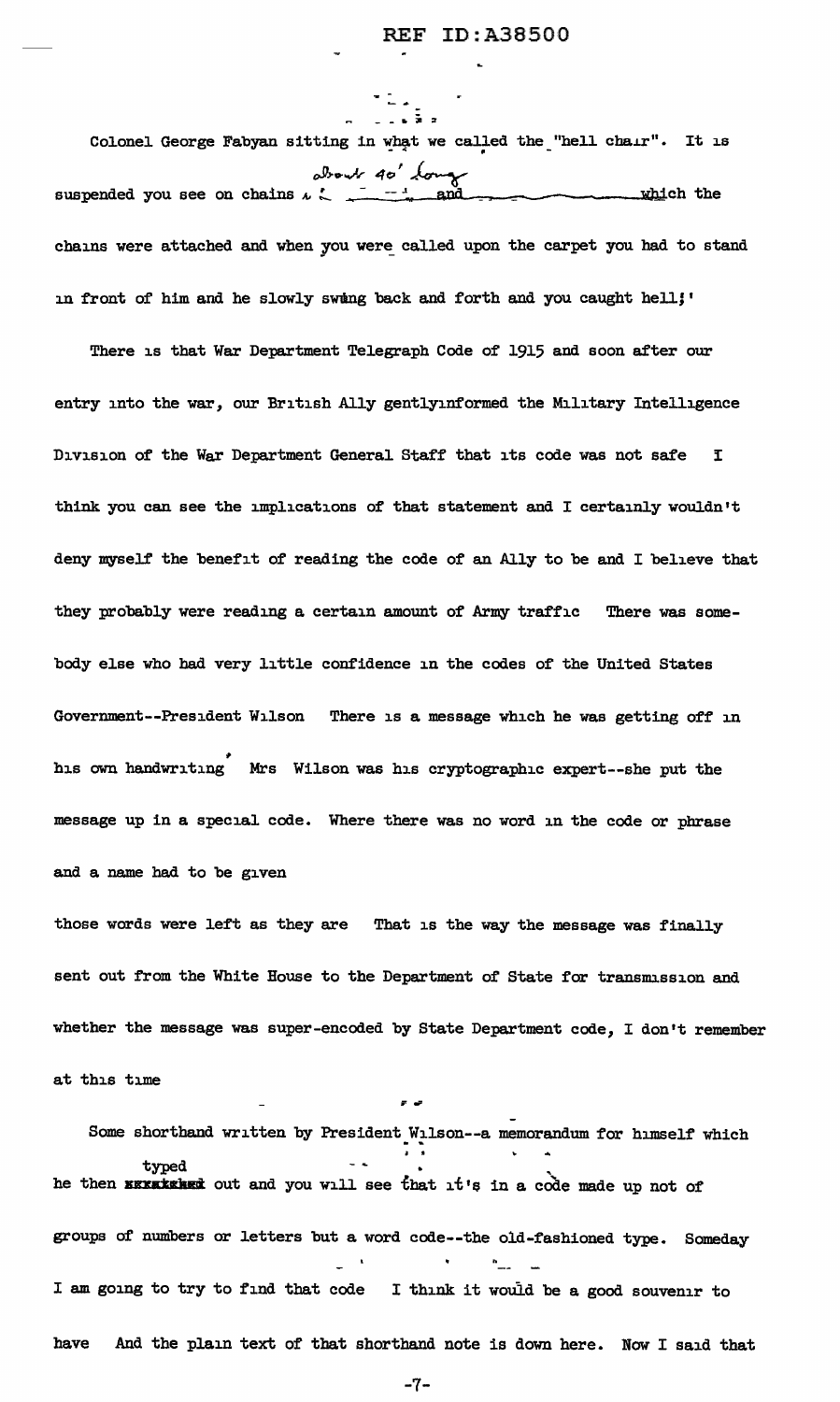we began studying, I say "we" because it was not only myself but by that time Elizebeth Smith had become Mrs Friedman and we studied together and the manual that we had was the manual for the solution of military ciphers--this is it and this is the very copy that she used--her own copy That had been wrrtten by Parker Hitt, then a Captain of the Infantry, but stationed at Leavenworth, the Signal School for a brief' period and it was a good manual, very succinct and I learnt the basic principles Colonel Hitt became the Chief Signal Officer of the ADF and did a fine job and after, shortly after, the end of World War I retired I believe he is still living.

We also studied a manual, a little brochure

#### Question

Yes, an advanced problem The problem was the PLAYFAIR cypher--the cypher which I think anyone of you could solve now with one hand tied behind you in twenty minutes but in those days it was considered quite a feat As a matter of fact the PLAYFAIR cipher was the field cipher used by the British in World War I and to a certain degree by our own field forces This is the picture of Mauborgne, the author of that treatise He later became Chief Signal  $&$  (fficer He took a deep interest in cryptography I suppose that my continuance in the cryptologic field I owe to him We studied ciphers and since there was no department in the government that was devoted to that sort of business, Colonel Fabyan got in touch with the authorities in Washington and pretty soon we were being given messages to solve The messages were mostly those that were surreptiously obtained by the Department of Justice

-8-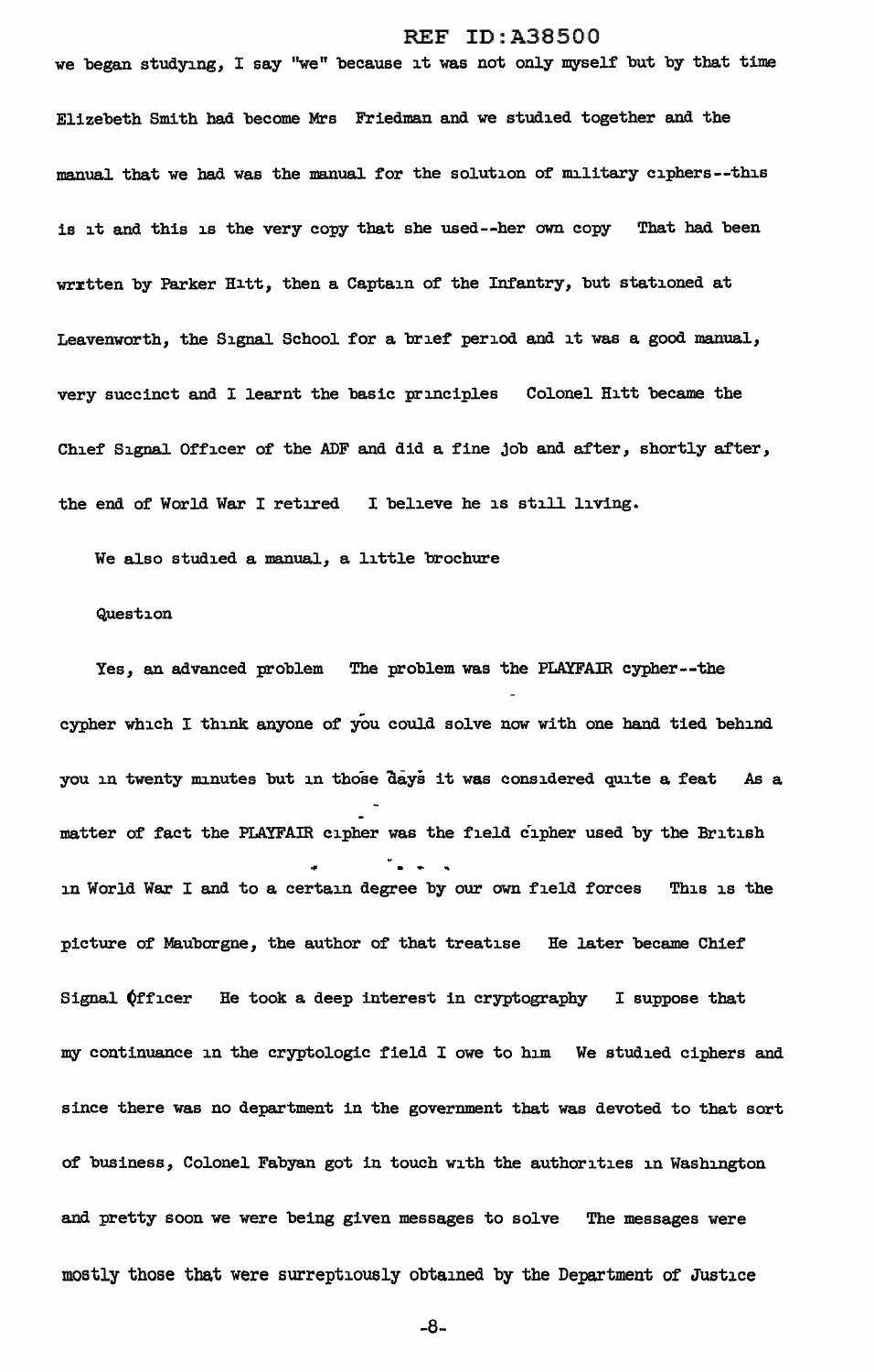passing between points in the United States including Washington and Mexico If you will remember in those days, 1915, 1916 we were in continual difficulty with our Southern neighbor so it was necessary to know as much as possible what was going on and we got these messages and had good fortune--we were able to read everything that the Mexican Government sent--the ciphers were not very complex We also taught classes in cryptography to the classes of officers sent out by the Adjutant General, few from Navy, when the government began to see that it was necessary to do some training in this field. It was while we were studying ciphers there that I had my first contact with Francis Bacon's bi-literary alphabet, bi-literal cipher, so called and there is the alphabet and this I believe, gentlemen, is one of the very earliest examples of binary code By means of that alphabet you could indicate thoughts, sentences, so on, very simply This is an example, a fantastic picture of a castle Some of the bricks are shaded, some are plain and if you start in at the upper most tier of bricks, assign them to a or b according to that binary system, your mesaage that is spelled out is the following It was prepared by a physician friend of Colonel Fabyans "My business is to write prescriptions and then to see my dess doses taken but now I find I spend my time endeavoring to out-Bacon Bacon " Many years later, desirous of giving a picturesque example of Bacon's bi-literal cipher in one of my Army texts, but thinking that a pixure picture of a holy castle of this sort might not set :. well with the authorities, I had to put in a different type of cipher and tlf */{1('* II there it is You will note the footnote/calls attention to the fact that

-9-

e e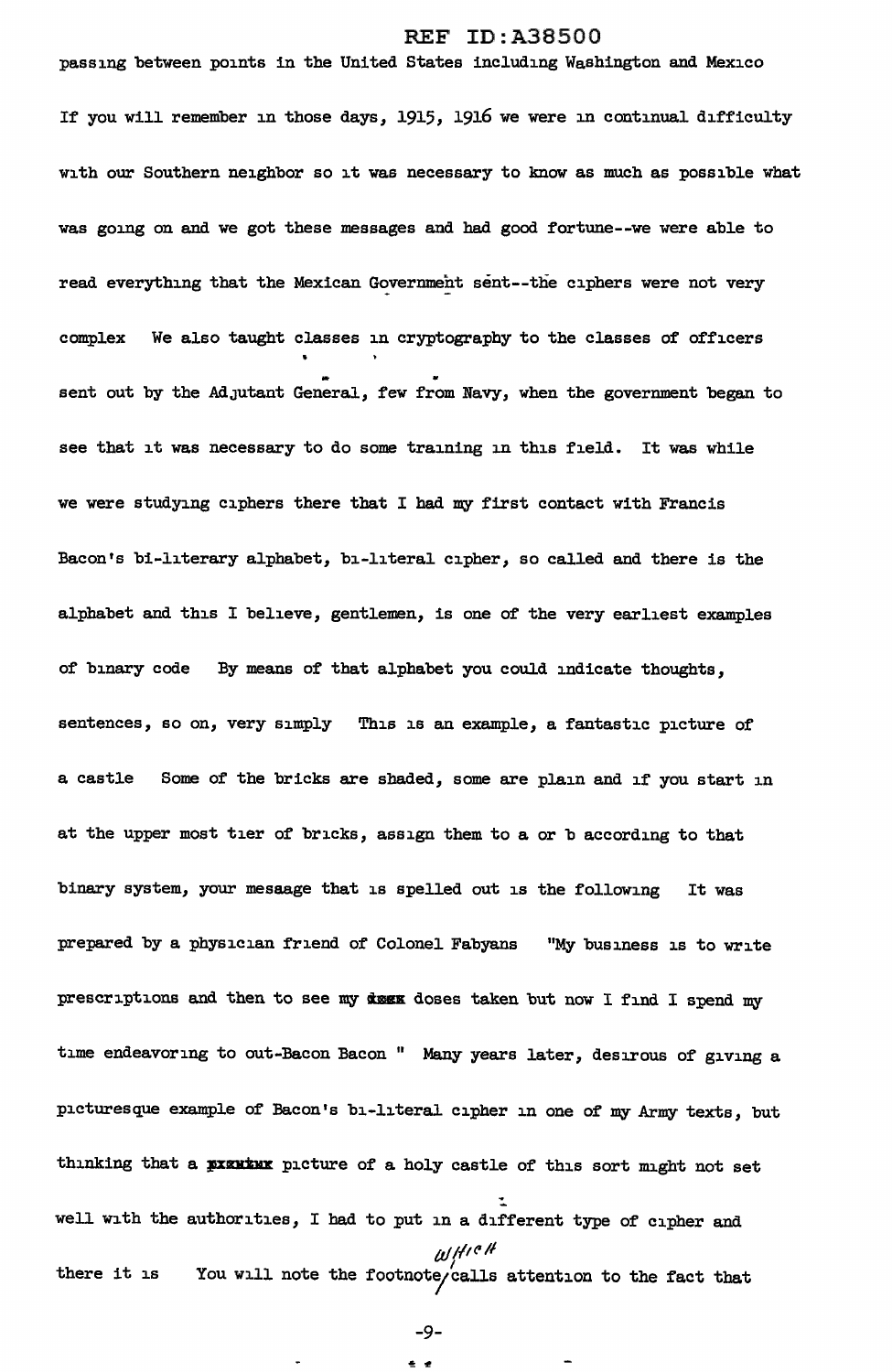there is a cipher in that paragraph Even so, the number of students who have found the secret message is very low. If there had been no footnote, I don't think it would ever have been found Anybody want to try to find it now'l

Well, we built up a cryptanalytic organization and we did a job that had to be done until the government did organize its facilities, mainly, under the Military Intelligence Division of the War Department General Staff The Navy did not go in for cryptanalysis at that time. We were called in occasionally to help out and this slide will give an example of the type of letter which occasionally was sent to us by the Department of Justice. This was one page of a seven-page letter sent by a Hindu in New York City who was reporting to his superior in Geneva, Switzerland The Hindus, financed by ÷ the Germans, were trying to stir up a rebellion in India The purpose being to cause enough of a disturbance so that the British would have to withdraw troops from the Western Front and send them to India. The Hindus in this country were buying arms and ammunition and trying to ship them to India  $~\mathbf{F}$  x Since the United States was neutral, this could not be allowed and when the British turned over these messages, how they got them I do not know--I suppose they had their own secret agents, we were asked to take a look and this particular letter was solved in its entirety You will notice that it's a page line and letter in the line system The reason that we were able to solve it was that this Hindu was a lazy fellow and instead of jumping all over the book, he took sequent letters in many cases and he used the same page and sometimes the same line for a good many different spellings so that with the

 $-10-$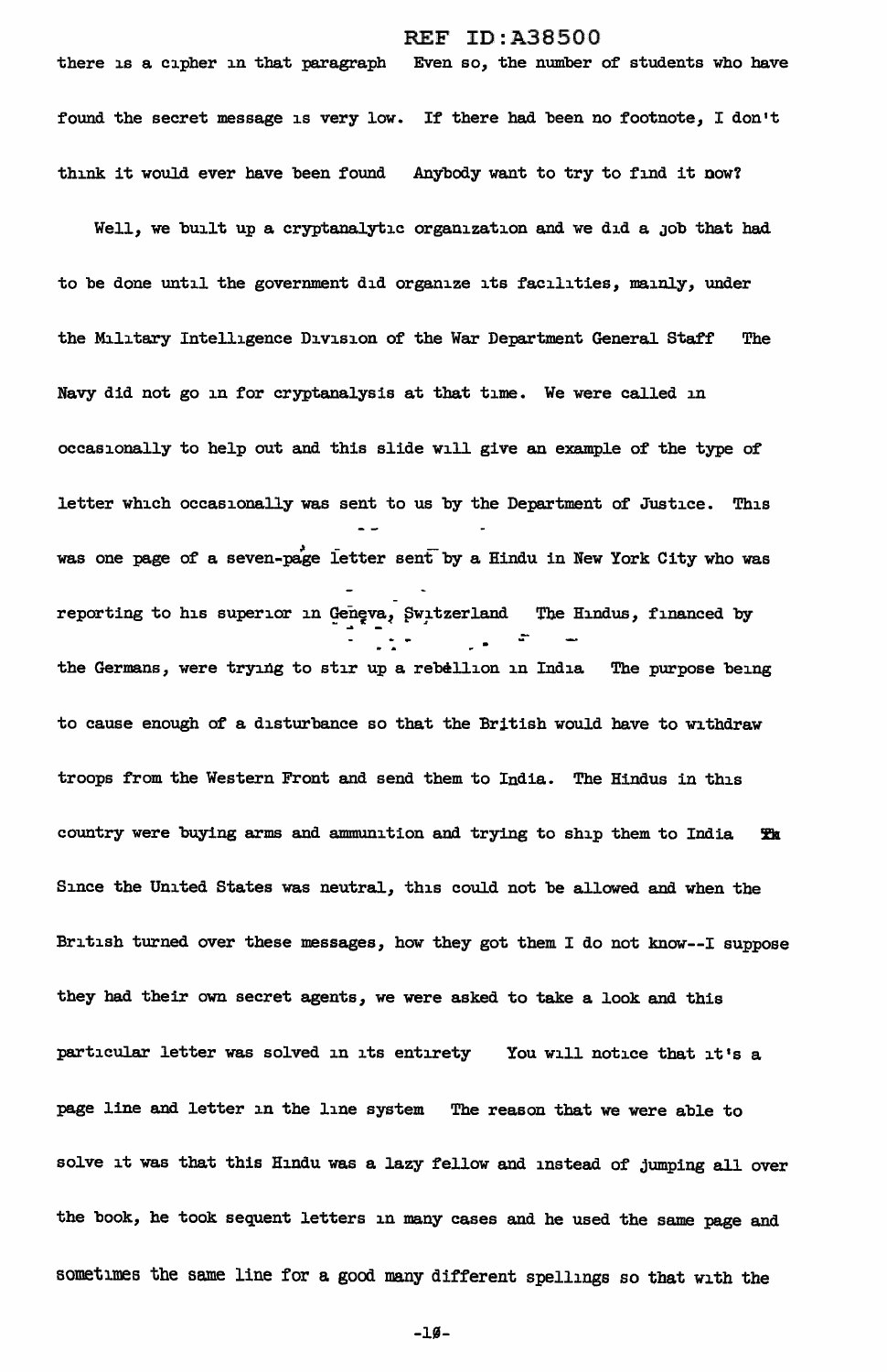plain language interspersed you would get a clue, some idea, as to what might be in here This might be a name, you see Well my assuming names and words between the places where there was plain language, we could begin to reconstruct the book from which the key letters came . For example, there was a place in the text where it said

fitted in right by it

you will see if you replace these letters you can build up words in that text This gave some idea as to the nature of the book It dealt with pit political economy or history of Germany and I found the book It was Price Colliers' Germany in the Germans The Hindushad two other systems This is one of them, one of the two other ones It was a monoalphabet sort of thing  $key$  numbers of the key word lamp. They had a trial in Chicago of these Hindus and they were found guilty and then they had a bigger trial in San Francisco and there were about 102 or 103 Hindus on trial simultaneously I went out as government expert to testify on some of these mesaages and the trial wound up in a very dramatic fashion These Hindus were quartered in a hotel and everyday before they were led into the

courtroom they were searched for weapons One day one Hindu managed to secret a gun and in the midst of the proceedings, he drew the gun and shot the Hindu who had turned State's evidence dead on the spot The idea being that *ink* " this dead Hindu I suppose was the one that gave away the key to the ciphers, you see Whereupon the United States Marshal; who was a man about six feet three, standing in the rear of the court room drew his gun and shot over the heads of

-ll-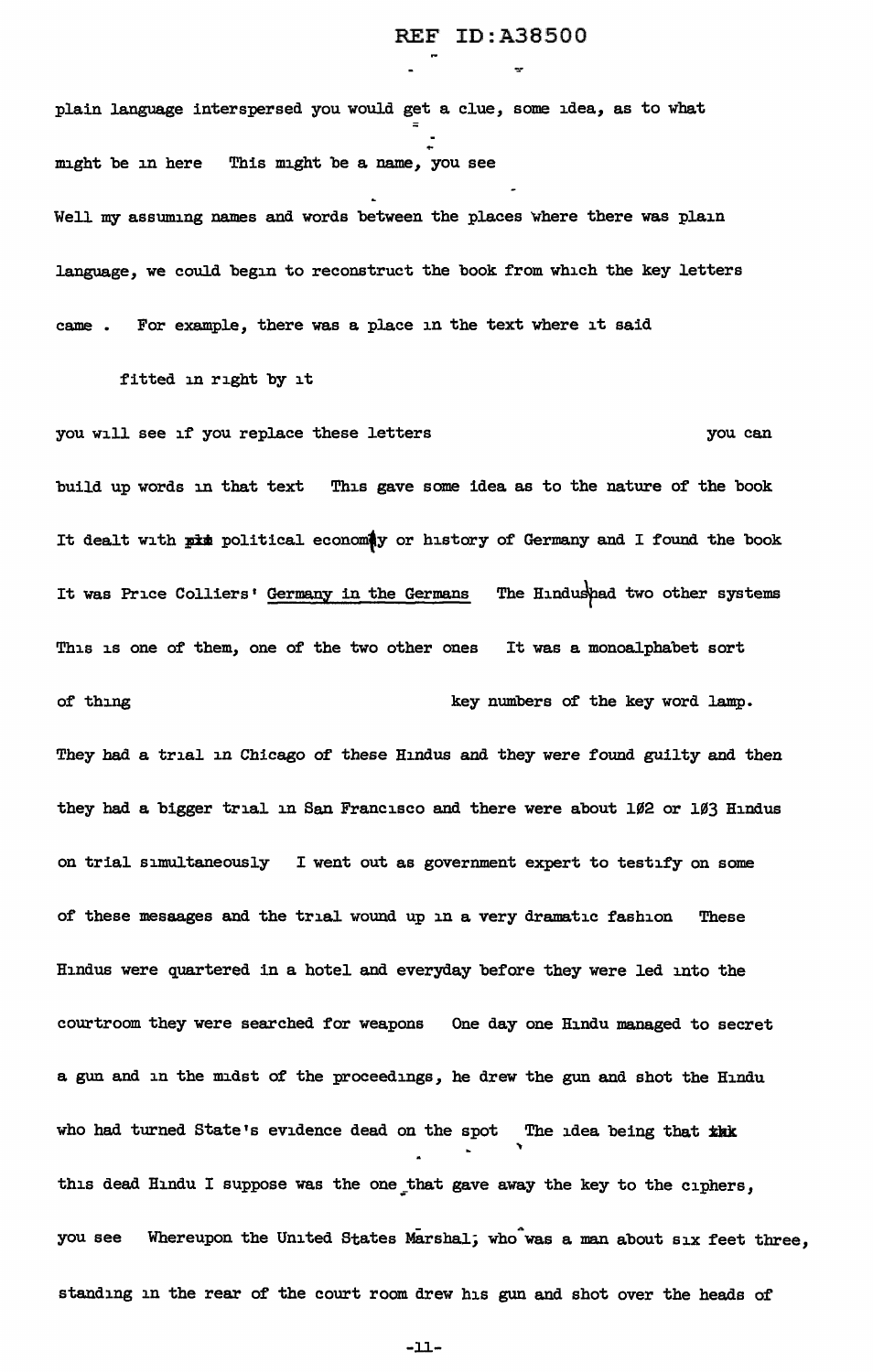the spectators and the second Hindu was dead and the whole business within one minute I was glad I was not in the line of fire Now, in due course, the Military Intelligence Division builit an organization around a young man whose picture is shown, Yardley, Herbert 0 Yardley, a first Lieutenant at the time He had been a telegraph operator in the State Department and had taken an interest in cryptography and he knew more about ciphers, I suppose, from what little he had done with the State Department codes than most other people in Washington so when they needed somebody, they commissioned Yardley and he began building the organization I will have something to say about Yardley a little later on.

This picture shows, save for Yardley who was abroad at the time, the ':!.. entire officer staff of the cryptologic division of the War Department General Staff in World War I Some of them attained positions of distinction This gentleman nam was already a distinguished man at the time--that's John Manly who was Head of the Department of English at the University of Chicago and this is David Stevens who became Head of the Humanities Division of the Rockefeller Institution And everyone of them was a scholar of some sort so one must see that at least and Yardley  $\overline{x}$  in his associates above him understood from the beginning that cryptologic work required a little bit more than the ordinary run of mine brains Now some of the things that Military Intelligence worked on I think should be mentioned Of course they bad postal censorship and there is a picture post card and there is the back of the postcard with a message which is unintelligible- it is German but it is unintelligible It was prepared by means of a grille which would be applied to the card on which you were going to do the writing

 $-12-$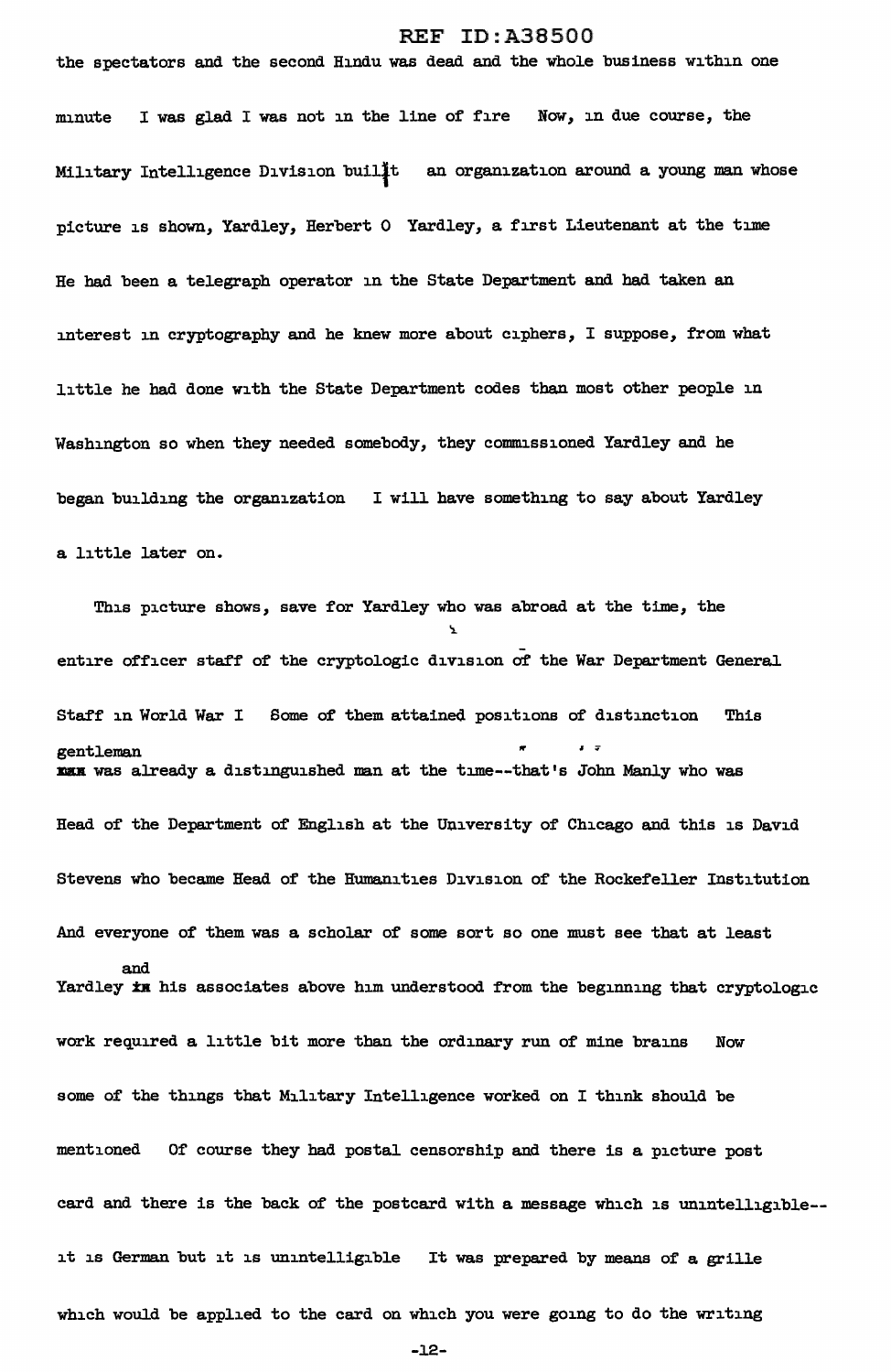That's the front side of the grille  $~$  that's the back side so you had • two positions--in all you had four positions But from the first position you get the words: Lever, Charles and so forth, you can read that in plain language So for the rest of the thing, you just put the words in as you apply the grille to the basic card on which you are writing There is one more position and then we are finished with that--a rather easy thing to reconstruct Music--real music, the writing which you see in between here is in secret ink That was one of the methods the spies and secret agents used The gentlemean who used this one was a German spy He was caught in England and was sentenced to life imprisonment Here is an example of phoney music, usually detected by any musu musician I should modify that to say perhaps except/for those who are addicted to modern music A very simple expedient, what we call a concealment eystem--every fourth word in this message is significant, the rest is padding Another example, well, there is the text of that one Another example In this case every sixth word in lines containing an even number of words--in this case we have a message indicated by heavy shading of letters This message in fact got by the German censors, you see the censors mark at the top MI-8 worked on sabotage messages, this doesn't happen to be one that they worked on themselves but I show it for its  $\equiv$   $\sim$ interest This was solved by the British organization and if you read the text, you will see that they were, the Germans were bent on raising as much hell as they could by means of sabotage and some of you are old enough to remember a great disaster on the Eastern Seabord, the Black Tom explosion and the Kingsland fires where millions of dollars worth of property damage was done to munitions

-

 $REF$ 

 $\cdot$   $\cdot$   $\cdot$   $\cdot$ 

**ID:A38500** 

-13-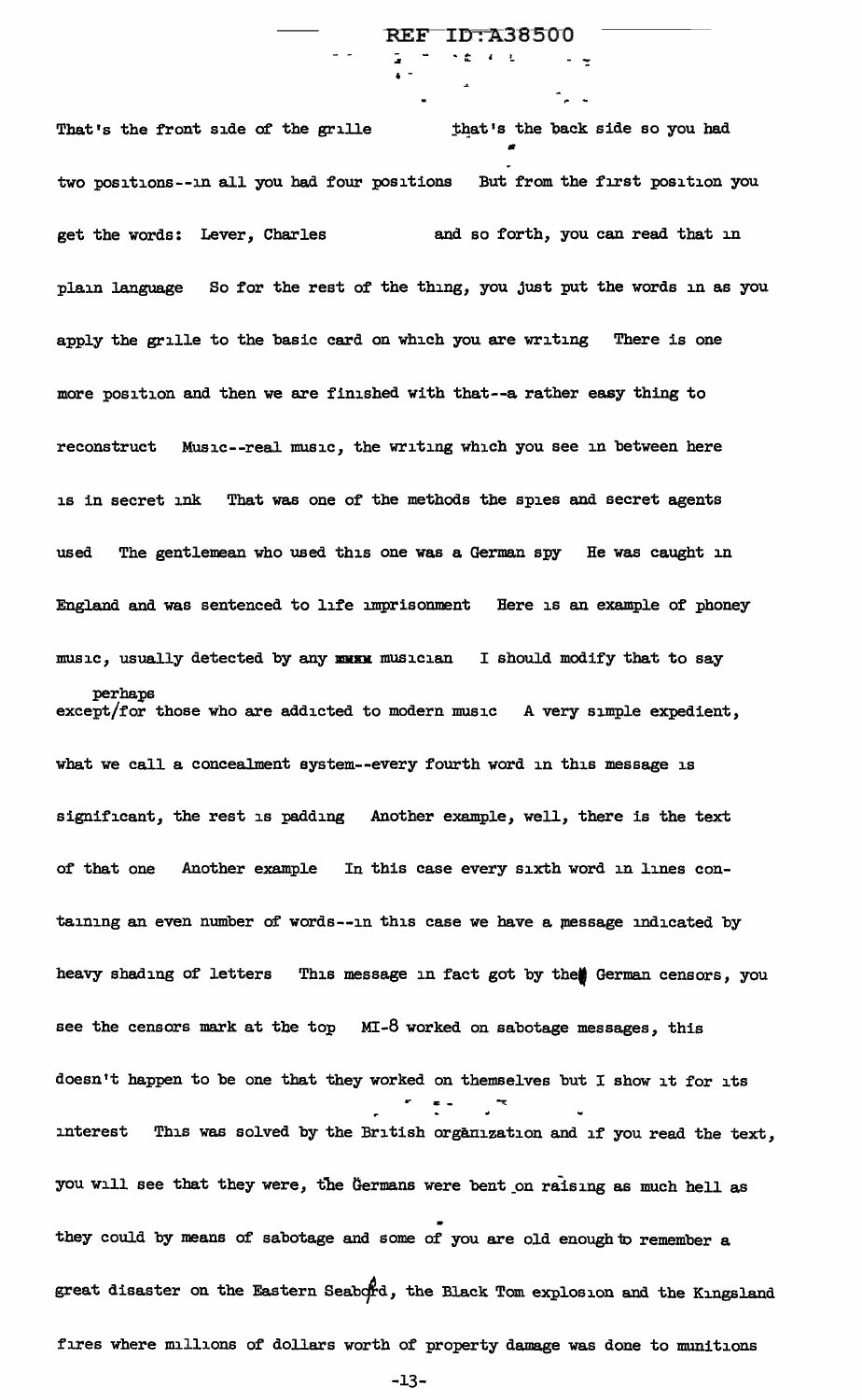going to England The trial of certain suspects went on for years and the German-American Mixed Claims Division dealt with it for years and finally the German Govermnent gave in and admitted that the things had been done by some of their agents

That is the original German plaintext message of the previous one in cipher I got that from German records after World War II There is the second page with all the authenticating signatures This was no fly-by-night action on the part of anybody, this was the German Government setting out the sabotage arrangements

Next we have, that is a page from Blue Book magazine with secret ink writing that was a part of the testimony or exhibits in the Mixed Claims Commission study of the case

I have here now a message which was found on the person of a man who was caught crossing the border from Mexico into Texas. That was a chap named, Paablo Viversky The message was solved and there you see at the bottom how dangerous it is to be a spy and carry anything on you.  $\cdot$  .  $\cdot$  . the bearer of this is the subject of the Empire as a Russian under the name of Paablo Viversky etc He was tried by court martial, sentenced to death--the sentence was commuted to life imprisonment by

President Wilson and the gentlemen was out of the hoosegow xx within a year

Question

No it is not really a double transposition It's a queer kind of transposition which I think I will take up later

 $-14-$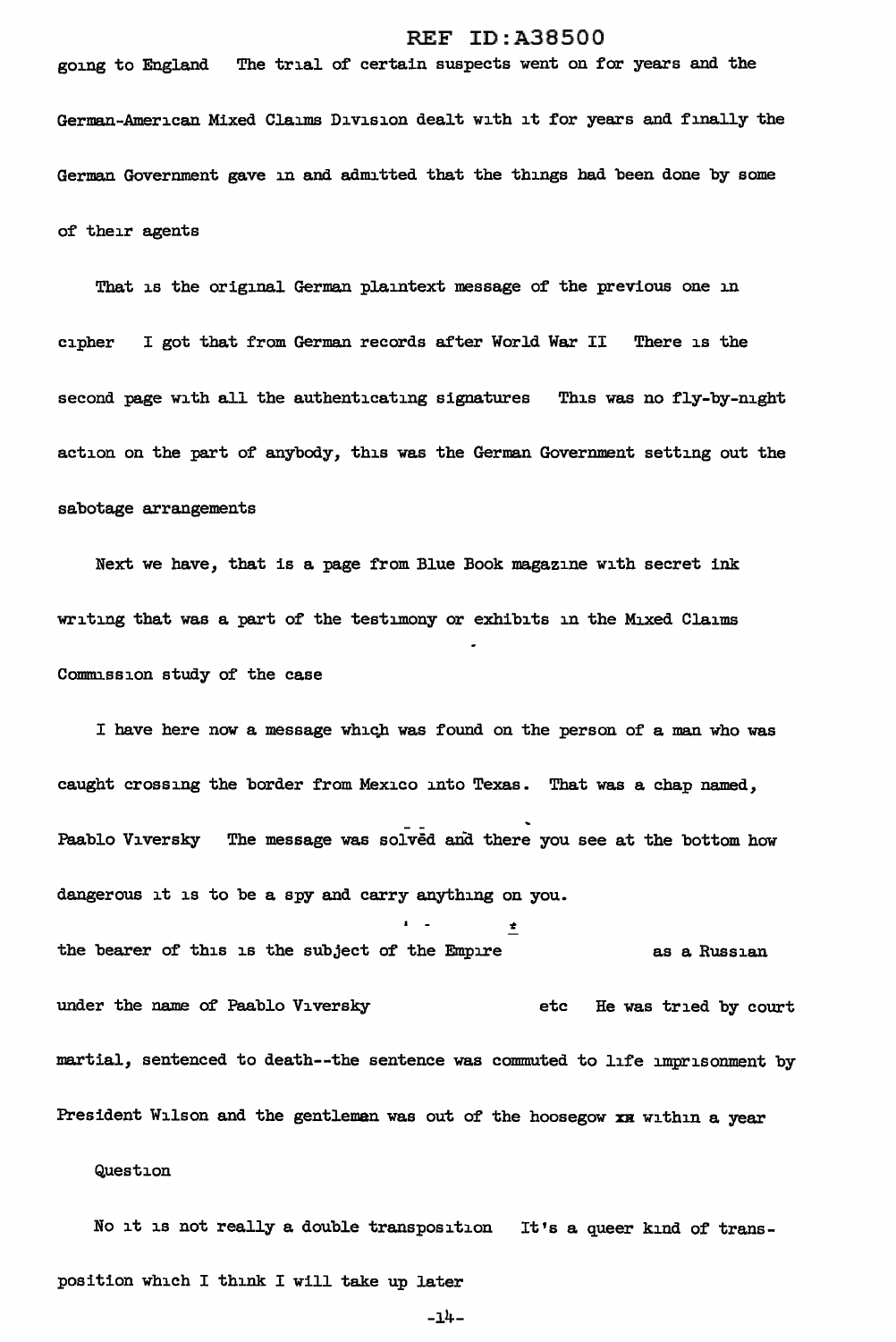Well, we continued to work at Riverbank on various messages that were sent to us but as the organization in Washington grew we were gradually being contracted and devoted our attention then more to running some of these instructional courses and this is a picture of one of those classes This is the largest class *we* had Colonel Fabyan paid for all the instructional work, the rooms and facilities at a hotel in Aurora adJacent to Geneva This picture contains ciphers It's binary alphabetic You will see some of the officers are standing looking straightforward, some are looking one way or another so you have a binary system This chap took me too literally by the way and is smack in the middle There's myself, you see But the message as you start off abaab abbaa, etc-- knowledge is power

#### Question

I don't know whether pouxwoontd I would consider hm a garble but that picture was reproduced in an issue of Time magazine about 1956, summer of 1956, when the government was rather nice to me and some letters came into the editor objecting to the fact that there was one character missing--one of the five units, the last one was missing Well if you had any sense at all, you would know that you could fill that in If you got knowledge is powe, you should know what the last letter is  $\sim$ 

After this class was over, I was commissioned and went directly to France where I became a member of the German Code and Cipher Solving Section of the Military Intelligence Staff That is Colonel Mauborgne, who was my chief. kinds of Now at that time I learnt something about the/codes and ciphers in use by the various belligerents That is the cipher system used by the Russians This is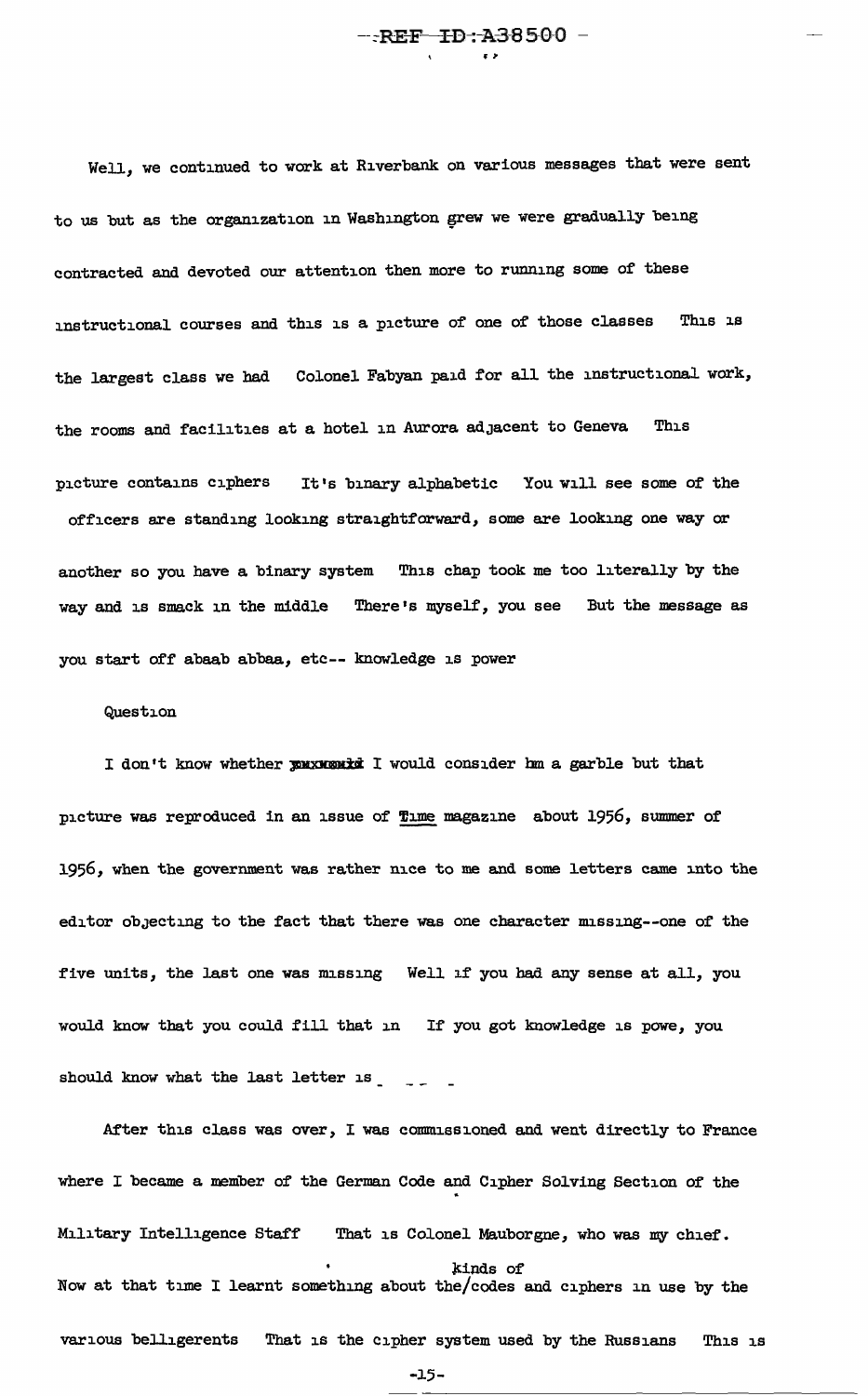A simple modification of the system It happens to have a key of

 $2 - 4 - 6 - 8$  positions and there is the decipherment They were very inept at it, by the way, and I could talk for a whole hour on the causes for the terrible defeat of the Russians forces at Tannenberg and the collapse of the Russian military effort because of their ineptitude in cryptography They couldn't even use that simple system and many times they had to resort to plain language. It was easy for Ludendorf and Hiddenburg to make up their operations based upon their knowledge of where the Russian forces were Army This is a cipher system used by the French $/$  It is a transposition with keying for the columns but with a little querk in it by diagonals--! won't

take the time to go into that

This is a cipher used by the Italians, a variation of the Viginere Square and this is the great German General Staff high-level cipher, called the ADFGVX, because the cipher text was composed of those five letters, six letters at the latter part of the war, a matrix with the letters ADFGVX, coordinates, these in mixed arrangements, generally a keyword arrangement in here The plain text of your message requests etc *,* the substituted equivalents diagraphic, the substituted equivalents used now is again a diagram, transposition diagram with a key to determine the order which you take your letters out of the cciunns so here is the first message You begin abaff and so on The ADFGVX cipher for that period was a very secure system but we read  $95%$  of all the messages that were transmitted This cipher is susceptible of solution in three ways  $\mathbf{\#}$  First, if you have two messages which begin with the same

~ -16-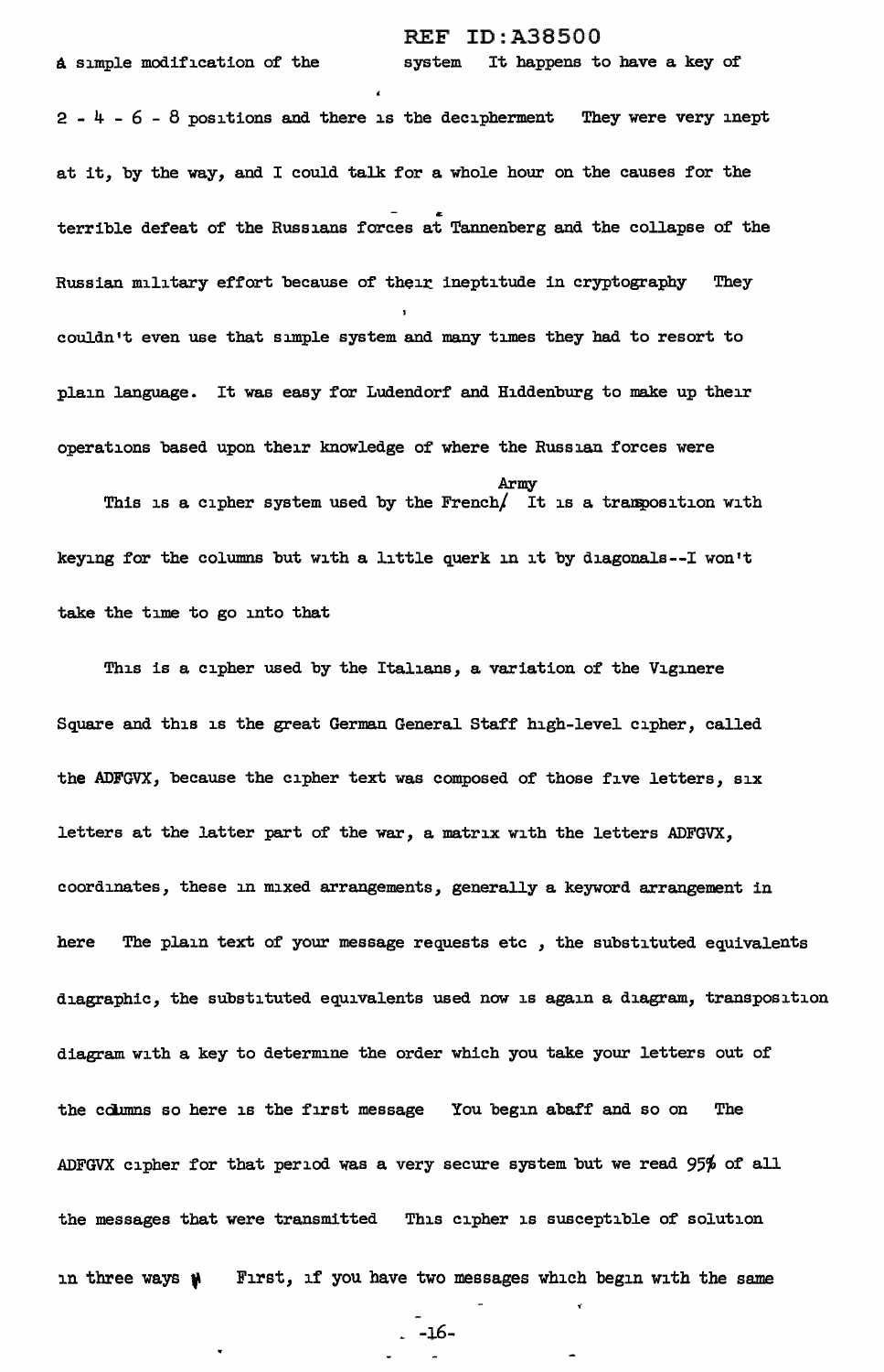words Second, if you have two messages which end with the same words Third, if you have a number of messages, which are of identical lengths In those days *we* had not worked out a general solution but after the war when we had a little more time to devote to theoretical studies, a couple of my associates worked out a general solution and this cipher now would not be at all secure under heavy use Incidentally, I might say that by following the  $\ddots$ ebb and flow of traffic in the ADFGVX cipher we gained a great deal of information because it was the high command cipher

Next I show you the PLAYFAIR cipherwhich is composed of a matrix, 25 characters,  $5 \times 5$ , the letters I and J are considered the same and you take l.f them by pairs For example/you want to encipher EH, well they happen to be on the same line, you take the letters to the right HW EX would be enciphered by the letters standing at the other diagonal, AU and so on Incidentally that cipher goes by the name of PLAYFAIR, Lord Playfair, Leon Playfair is his name but it was actually invented by Sir Charles Wheatstone who tried to get it introduced into the Foreign Office but had no luck and he thought that maybe his friend Playfair would be able to impress the officials in the Foreign Office but he didn 1t have too much luck either but during World War I, the PLAYFAIR cipher was used

Another system that was used was the double transposition. Perhaps later on I will give you an illustration of that

We come now to code systems of World War I I hardly have to tell you what a code is. You see there an example a page from  $a$ , a couple pages

-17-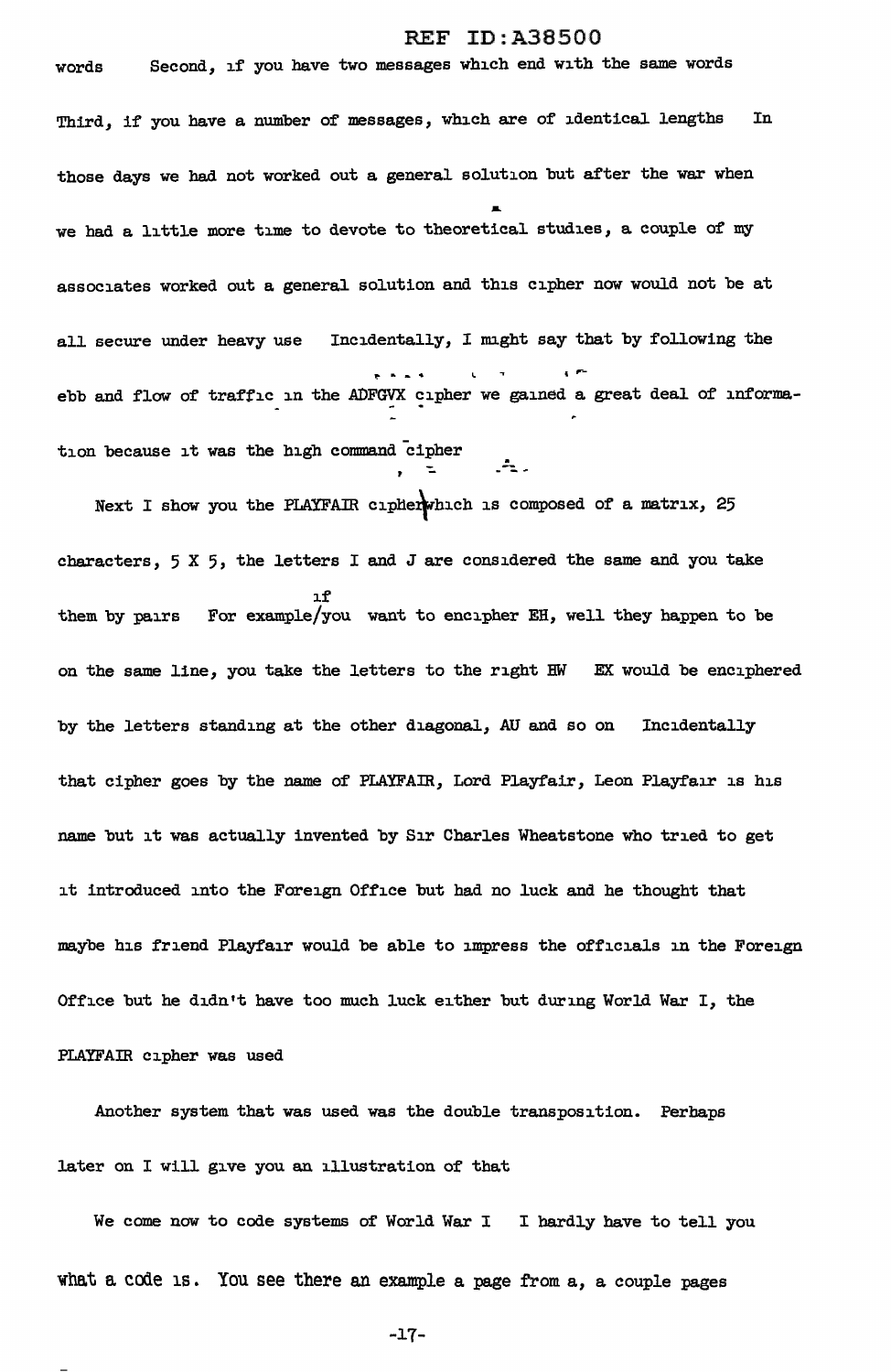from a commercial code Those code words, five letter groups, all differ from each other by a minimum of two letters, the purpose being that if a single error is made in transmission or reception and generally an operator will not make more than one error, you can detect that there is something wrong by the fact that the group will not be in the book This two letter differential was a very important piece of business for commercial codes Oh, this one was a code and somewhat specialized You know there are people who believe that illness is all in the mind and so can be treated by mental processes and this was a code gotten up by a practitioner of that art who wanted to have a holiday now and then and he also wanted to be able to treat bis patients at a distance but he realized that he had to be a bit careful because of errors, the likelihood of errors, so that he had not a two letter differential but a three letter differential. You will see that if a patient were complaining of constipation, he might get treated for diarrhea unless there was a three letter differential of some sort

Chinese telegramh codes I have here a couple of these They are interesting to look at This is the official code of the Chinese Telegraph Ministry There is nothing secret about it They can't send characters so they send numbers to represent the characters and the characters are all disposed on pages  $10 \times 10$  so that it is a very simple matter, if you can read Chinese, to pick out the numbers and send it Now prior to World War I, it was considered impractical to use codes in the field but the Germans initiated the use of codes in the field and I show you a picture of one of their so-called KRUSA codes, because the code words began with those letters You will see -18-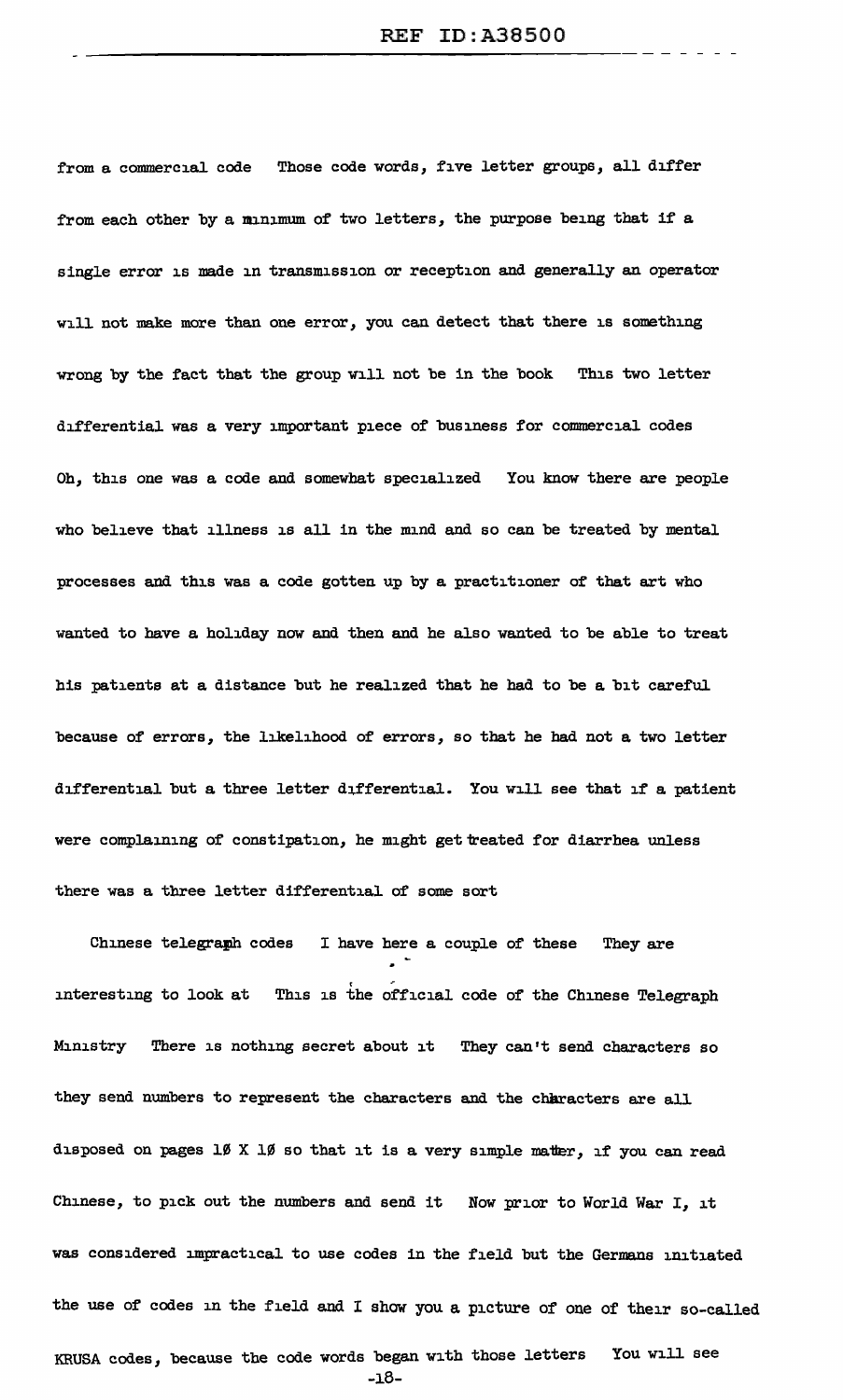...

. . . . . .

variants, it's not a bad code at all

The French had a code In this case it was not only a--I think this one is a two-part code, yes, two-part code and then on top of that they superenciphered

This one is an extract I am sorry I can't give you an actual facsimile of a British field code Our British allies were particularly cagey about letting us have any of their codes so we did the best we could We photographed, we copied a page from one they had lent us for an hour The AEF went into the war very vary poorly prepared This, believe it or not, is authentic <sup>I</sup> have the thing in my own collection I don't know, maybe there are one or two who remember these gentlemen Johnson,

But we caught up pretty quickly and that is a fascimile of a couple of pages from the American field code called the Champlain We had for the First Army a river series, the Allegheny, the Potomac, etc and for the Second Army, a lake series After we really got started *we* were the wonder boys of France because who but the Americans would have an AdJutant General with a van and a printing plant so that we could get up a new edition of a code of this sort every five or six days so we were pretty secure with those codes.

Now American successes in cryptanalytic work in the ADF xx World War I were not remarkable especially as regards the solution of codes because *we*  were assigned to a quiet sector and there was very little traffic We had fair success with the cipher traffic and in this we collaborated very closely with our French and British allies The best results that *we* had in regard to codes

-J.9-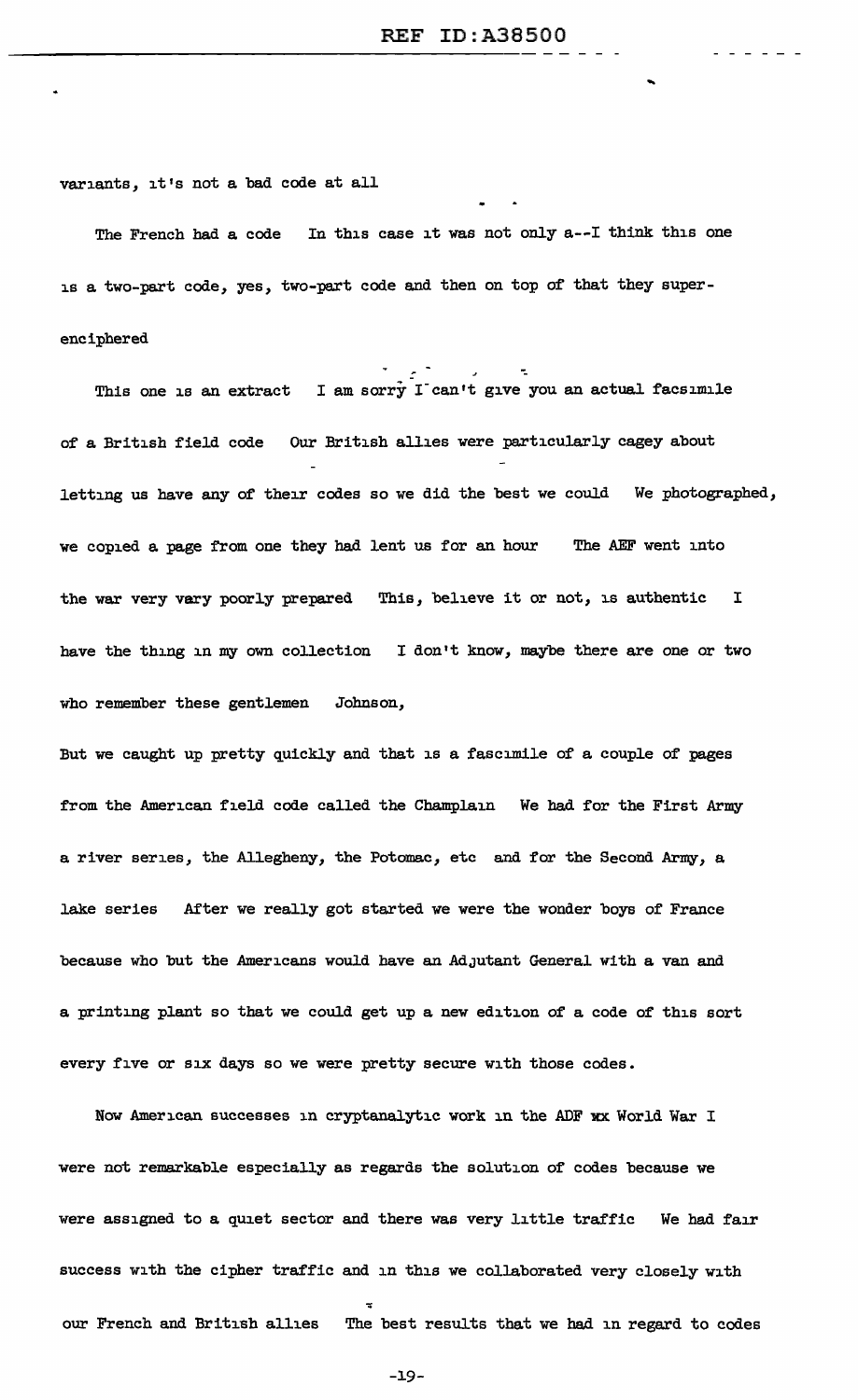were with the low echelon three-digit codes and often we got tactical useful information by working on those By the way, I remember how we used to get information when a code changed, when a German code changed, by a very simple subterfuge The Germans are very very methodical and if they didn't have anything to report, they reported "nothing to report" and this happened thousands of times in World War I and several hundred thousands in World War II If you have good reason to suspect that on the hour from a certain station, where there has been quiet, there will be a report, it will be "nothing to report" so you have a very excellent crib We also had another crib They had an inspector who used to go around to see to it that the men were following the code instructions to the letter and so we could follow this chap around on his rounds because he did the unpardonable thing of signing his messages and he had a long German name and this had to be spelled out so every time the code changed we looked for this - - - - -

Here is an example of the worksheet that confronted us every morning .. • We had scads of them facing us when we came in and all you had to do was to fill in the meanings, very simple

This is an example of the sort of information that was put out from the ADFGVX cipher This is a particularly good one It was, I don't know, a 12 or 15 part message after the armistice when McKenson's army was withdrawing and we followed them and were able to tell everything that was going on Every message of McKenson's was solved

Now I mentioned that we got a certain amount of information by watching

-20-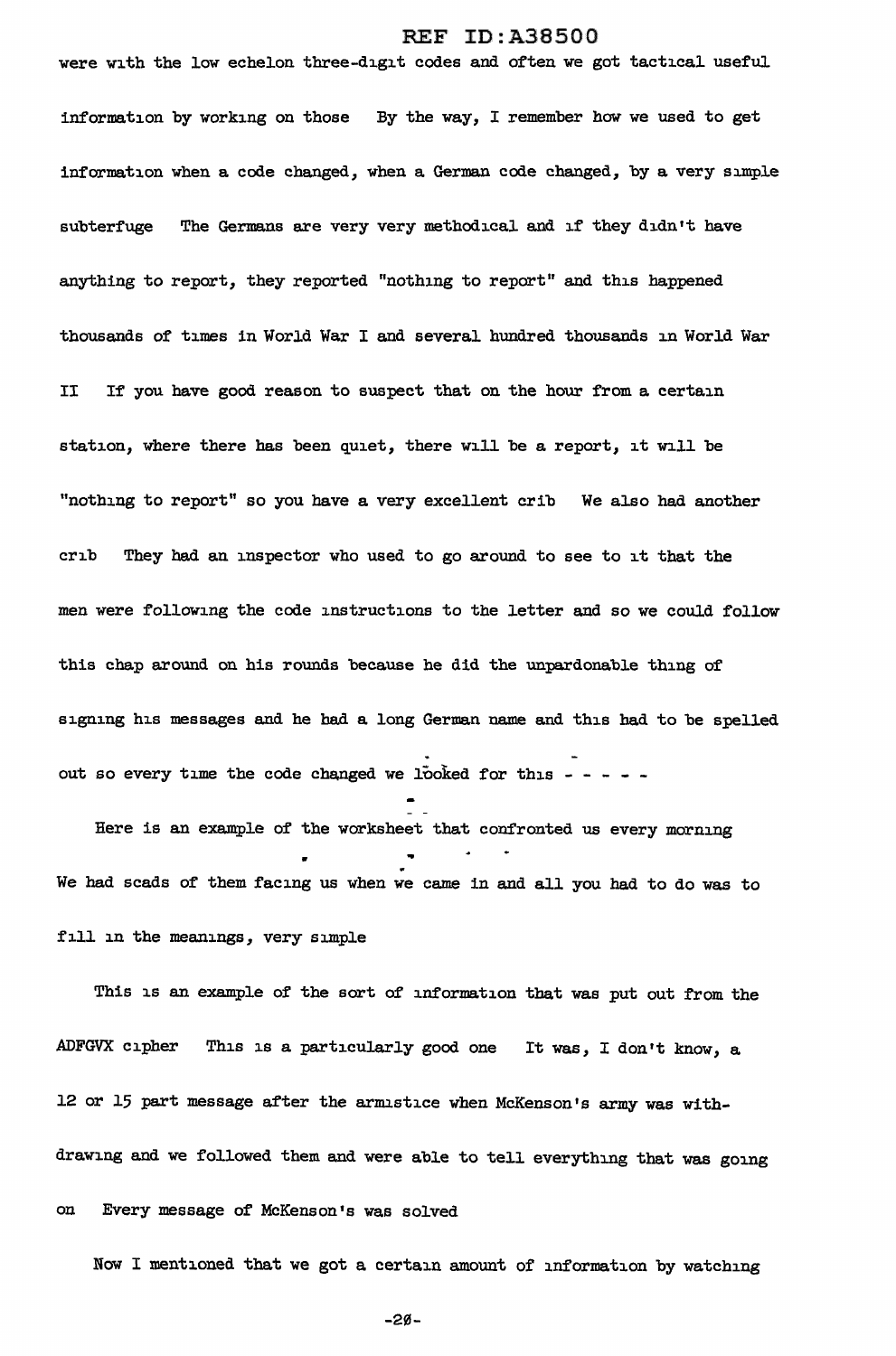the ebb and flow of traffic in the ADFGVX cipher This, I believe, is the first example of what later became the art or science of traffic analysis When there was a peak, we could expect in four or five days action in the vicinity of where that traffic was going or comng from After the war, I was demobilized and I went back to Riverbank and stayed for a year. The government wanted me back I was asked, urgently asked, to come into the Regular Army I was urged by Colonel Fabyan to do this--he had a special motive o£ his own So I went and took the examination I flunked miserably They said I had heart disease--that was 38 years ago and I'm still alive *Now,* I think this is a good place to stop I will resume on Monday with what happened in Washington--I think I can finish this, it will only take a moment or two

I went back to Washington, not as an officer but as a civilian and I had charge of the code compilation division in the Office of the Chief Signal Officer At that time, the cryptologic work in the Army was in somewhat chaotic state The Signal Corps had responsibility for the compilation and the revision of the codes and ciphers The Adjutant General had responsibility for storage and issue of the codes and ciphers and their printing. The  $^{\circ}$ Director of Intelligence, G-2, had charge of crypanalytic work and there was no contact between the code compilers with in the Chief Signal Office and ... ... . ... . ... . ... . ... . the code solvers in G-2 Yardley had gone to New York and had established what was later termed the American Black Chamber and I will have something to say about that later on

-21-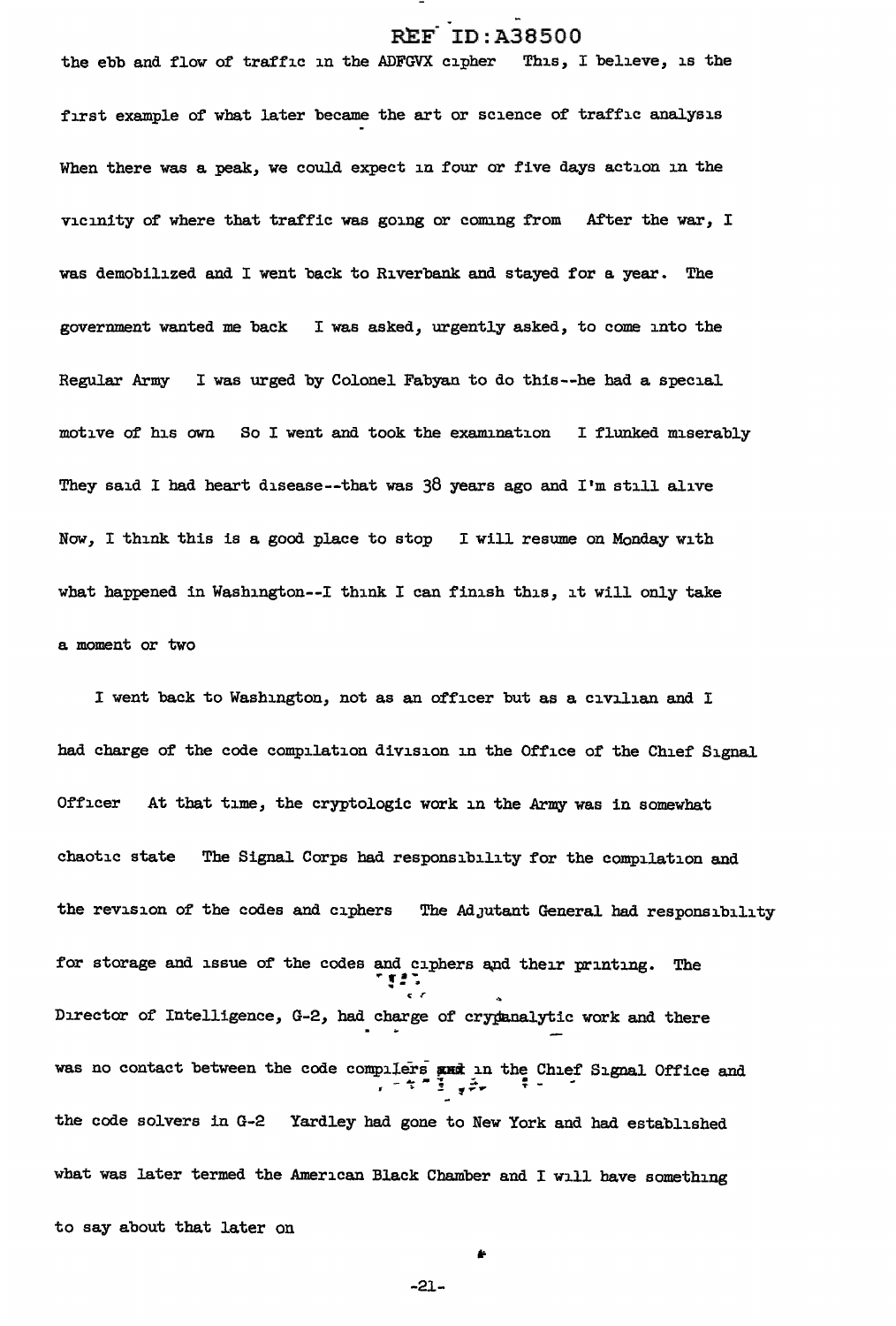There came a time when a Colonel Albright came to duty in the General Staff and he didn't like this arrangement of division of responsibility and he made a study of the situation and came up with the report that recommended that the work be integrated under the Chief Signal Officer so that the work that was conducted under Yardley in New York, in great secrecy, came back to Washington, or what there was left of it and Yardley proceeded to publish a book This book was called "The American Black Chamber" and I have a copy of it here, it's a first edition It raised quite a commotion, 30,000 copies of it were sold in Tokyo within three weeks of a Japanese edition It almost got us into a war right there and then because you see Yardley tells in his book hunx about how we were reading their messages between Tokyo and Washington at the time of the disarmament conference and how  $Mr$ . Hughes, who was the Secretary of State at the time, and was Chairman of the US delegation and at the time this book was written was Chief Justice of the United States Supreme Court--this didn't look very nice Well, there was nothing that could be done to Yardley for his indiscretions All I can say is that the publication of this book cost the government of the United States hundreds of millions of dollars and thousands and thousands of lives because until this book was published, the Japanese were children cryptologically speaking, children After the book was published, they began to study They improved their ciphers There was only a small amount of money that could be devoted to cryptologic work in the Army and what little *we* had had to be concentrated on one thing or another The concentration was on Japanese diplomatic ciphers We bad no money, no people to study military ciphers As a consequence, the

-22-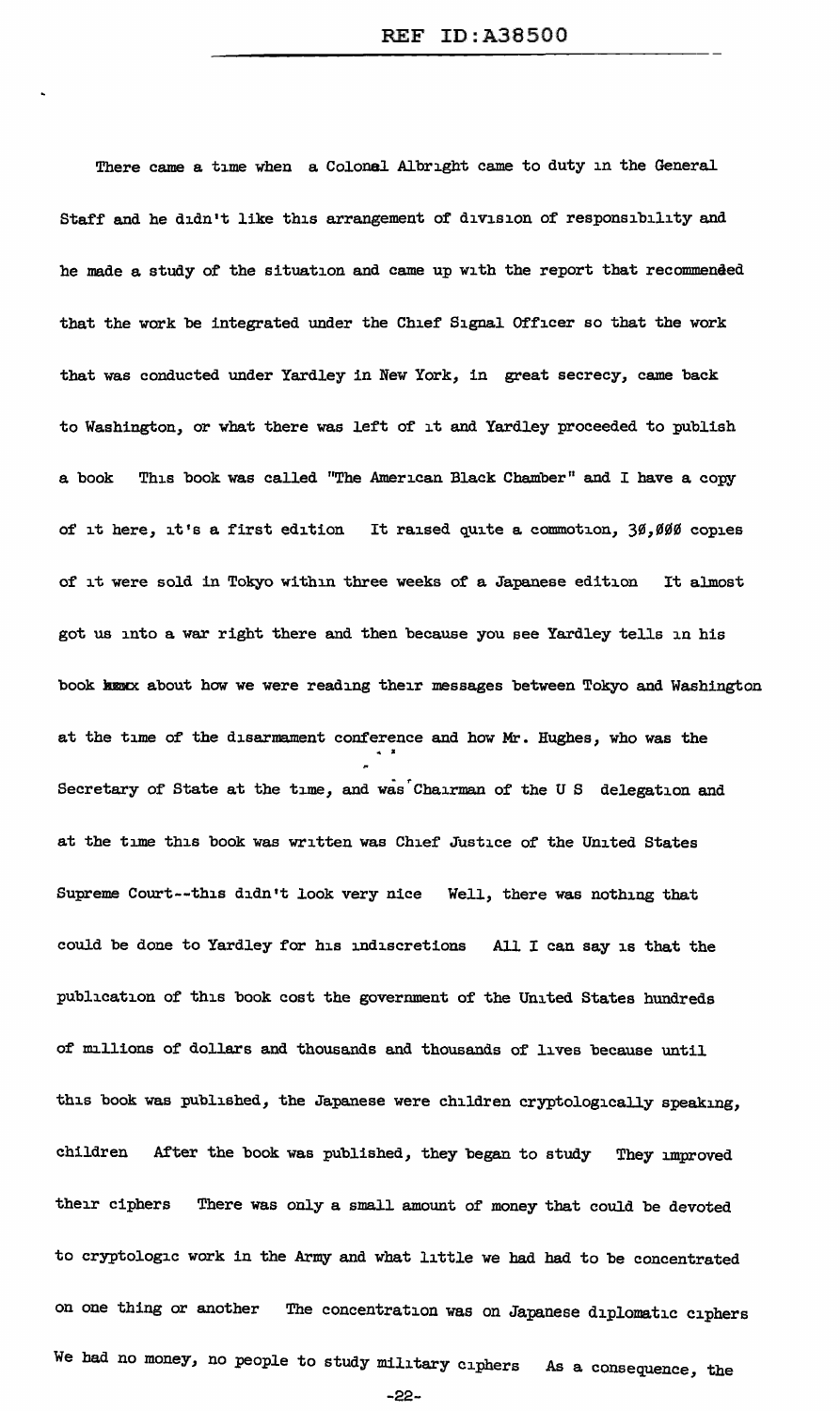very simple types of ciphers that the Army and military attaches were using up until the time this book was published, became replaced by much more difficult systems and we did not read a single Army message from December 7,  $1941$  until about the 1st of April  $1943$  This was a very unfortunate thing Had we been able to read the military messages, we might have done some good with what little forces we had and prevented the Japanese from their onward rush\nto Southeast Asia

During the time that I was working in the Office of the Chief Signal Officer and studying ciphers and revising and compiling, I also did a number of brochures These were published and I show you one of them, I think the title page of one 1923--this was the first document that the government of the United States printed officially on cryptology I show it because I have here a photostatic copy of it This photostatic copy we captured from the Germans and the Germans captured it from the French It is now liberated and belongs in the Friedman Collection I would like any of you who want to see it to come up and see it

Now I think this is-- one last slide This is a picture of the entire cryptanalytic group under me in the year 1935 We had two rooms This outer room, where people are standing, I think everyone of these people in the picture are still in the business except this one lady who has several children- she may be a grandma by this time The secret work was conducted inside a -<br>. .<br>. . . vault--we actually got locked in The funny part of it is, you won't believe this, but whatever results we put out in the way of decodes and decrypts, nobody ever saw Our instructions were to put them on a hook--this was hot ~\$